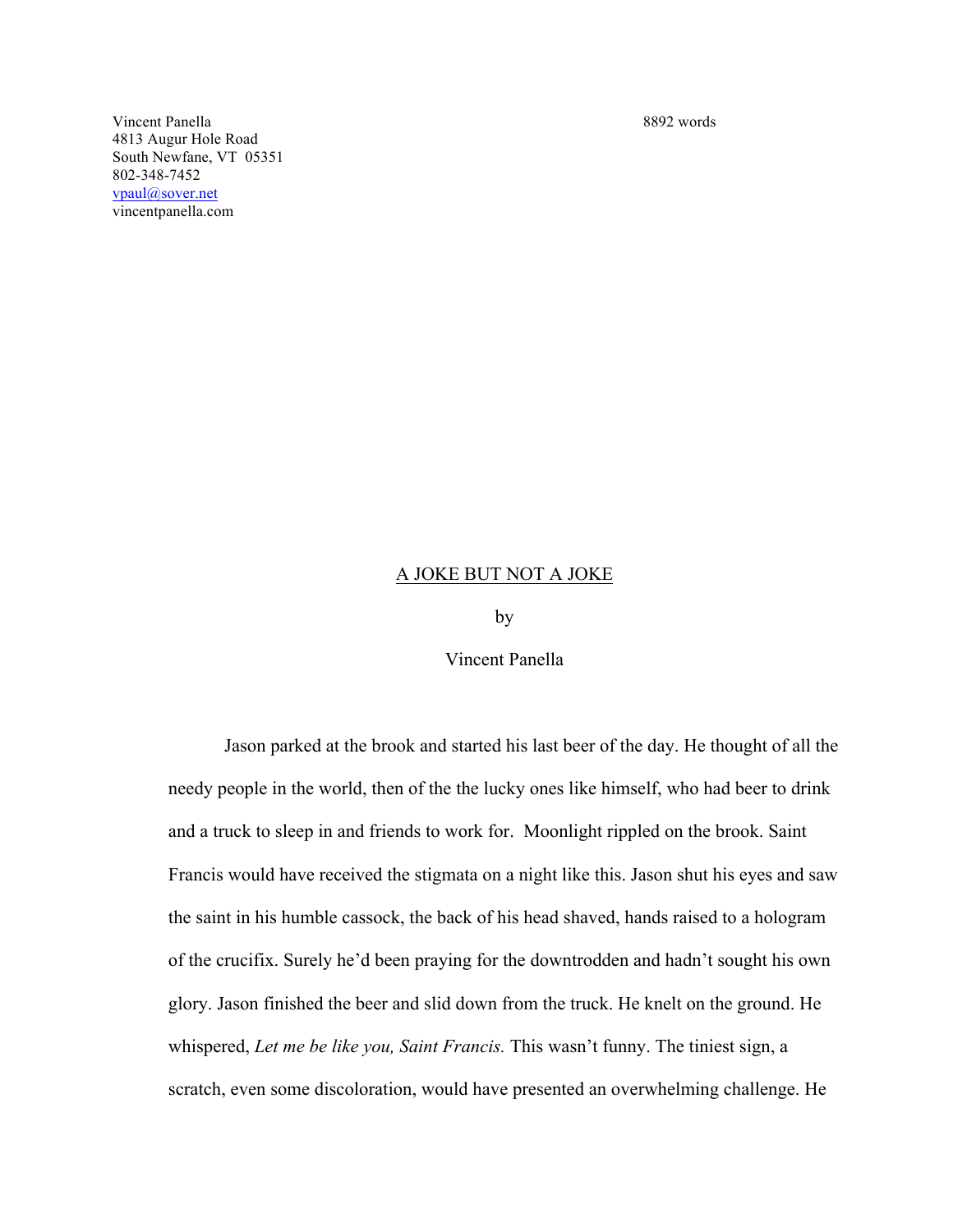raised his hands to the sky, palms out to receive. He dared himself. Maybe just one of the five? One from the four nails driven through hands and feet, one from the lance cut between the ribs? Another bad joke. The stigmata were bestowed upon the devout, not the half-hearted, not the deluded or deranged who starved their way into visions and willed or faked the wounds. Inside the truck cap he inspected his hands under the dome light. Nothing, naturally.

Jason zipped himself into his sleeping bag and bent his body around buckets of tools and recyclables. He'd been sleeping in the truck for weeks now. A house sit would turn up, but he wouldn't pray for it. No self respecting saint would ask God for a bodily comfort. Jason's prayer tonight took the form of a remembrance, how he and Millie lived in that cabin on Larry Moore's orchard. How they'd pruned together and painted houses and did odd jobs when nothing else was available. Jason heard the brook whisper through the truck bed and curled up as if he and Millie were sleeping together. He pictured their days of raking leaves, stacking wood, climbing apple trees, all before the cancer took her down. He nursed her until she died then moved out of the cabin and never took a place of his own again.

In the morning he stopped at the general store. Jean Darsie had set out the coffee and muffins and was sitting on a high stool watching the classic movie channel. Jason went directly to the bathroom and gave himself a sponge bath. Jean didn't mind.

"Still sleeping by the brook?" she asked, her voice hoarse from the chemo. Jean had ovarian cancer but seemed as lively as ever. She opened the store every morning at six and worked a full shift in a pulled down cap to cover her hair loss. Time and the cancer had squared a once heart-shaped face which now displayed prominent moles on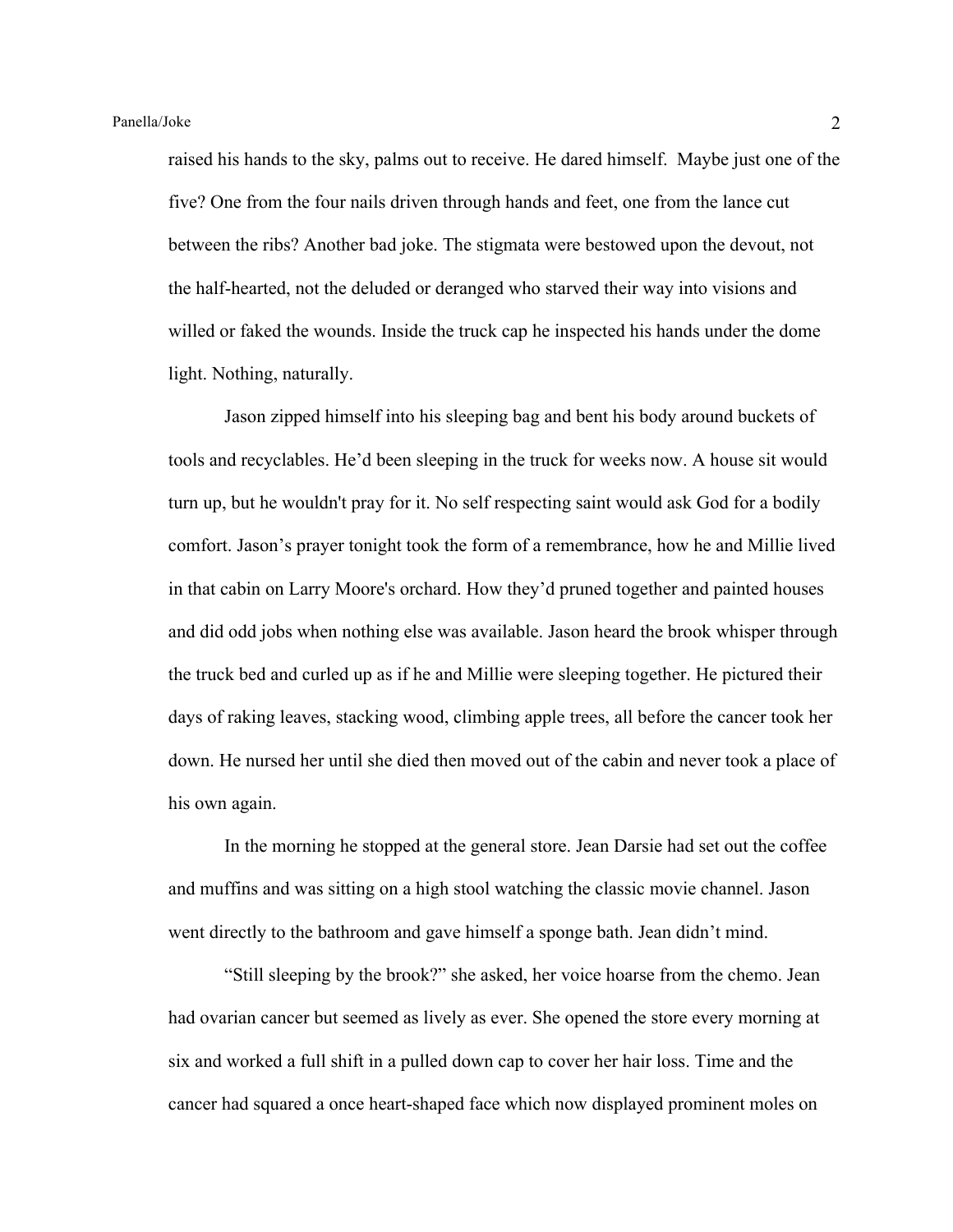each cheek. Jason remembered when she was young and smooth skinned, sunbathing by the brook, flat on a rock with her bikini top off. That was how long he'd been living here.

"It's temporary," he said.

"The cold weather's coming."

"I'll find something."

"You ought to have your own place, you know that."

"That's what everybody says."

Jean let it go. Jason's refusal to change his ways was an endless topic of discussion among his friends. Everyone wanted him to have a permanent place, to pay taxes and sign up for government benefits, to drink less beer, to charge more for his labor. Jason would have none of it, and his friends had come to accept that, unless he didn't have a house to sit. Then they tried to push.

Jason drew himself a small coffee as a way to drop the subject. He added milk then drank half the container and filled it again. Jean knew that he took a cup and a half and paid for a cup, but this was her way of giving. Jason put two dollars on the counter and took a muffin. That would last for the day. Later on he'd visit his friend, Tim, who usually had leftovers. If not, he didn't need to eat.

Jason sipped his coffee and studied the movie with its old time Hollywood types, men with pencil moustaches and women in silk blouses buttoned to the neck, the dialog witty and fast. To please Jean he made a remark about how the old films were better than the new ones. The old films kept her spirits up, and Jason liked to encourage her interest. He was disappointed that she hadn't said, as usual, 'They don't make them like that any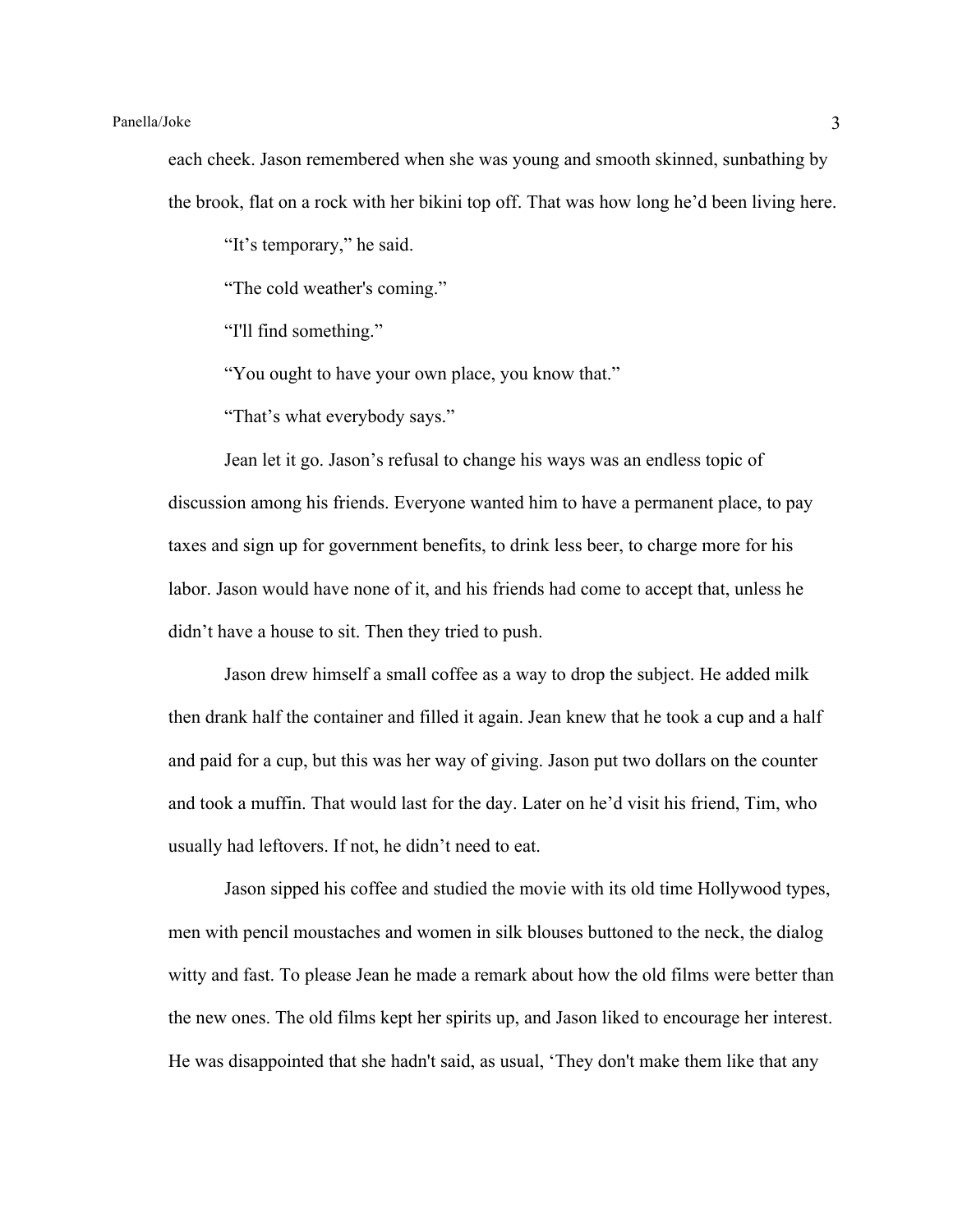more.' Maybe she was losing energy. Jason had never told Jean that Millie died from the same kind of cancer. That wouldn't have helped.

"Do you need anything?" he asked.

"I'm fine"

"I can stack your wood."

"That's so nice, but my son's coming over."

"Any time," Jason said. "You don't have to pay me."

"Where are you working today?" Jean asked.

"In the kitchen."

"How's it going there?"

"Crowded."

"How many these days?"

"Now, well over a hundred. Two years ago it was never more than thirty or forty." "Sons of bitches," Jean said.

Jason drove to town and parked at the First Baptist Church. The shelter was in the church basement and so was the kitchen. The shelter was closing now and the homeless were filing out, some with containers of coffee dispensed at the door as a strategy to get them moving so the room could be prepared for the noon meal. The shelter could house about three dozen, and the basement floor was taken up with mattresses. There was a separate room for women. The homeless flowed onto Main Street with their backpacks and plastic bags, a few pushed supermarket carts. The men were bearded or unshaven, caps pulled tight in the cool morning, their clothing layered for warmth. There were a few women, familiar faces like the men, all known by the police and at the library where they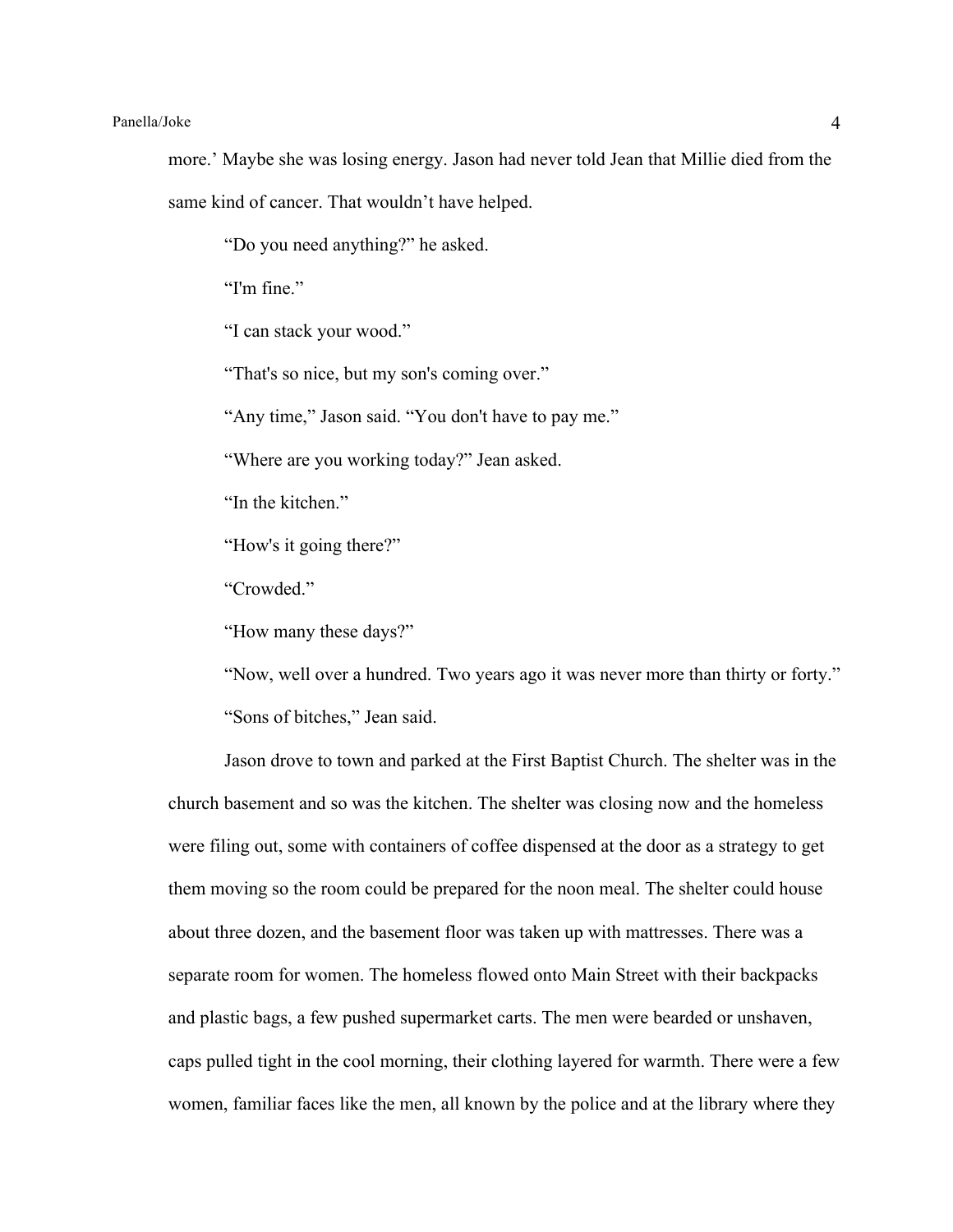would read and catnap in the heat of a south facing window. Budget cuts had forced the library to open later in the day now, so the homeless headed for the malls where they could wander in the box stores or sit in fast food places.

Jason waited in the truck. One of the homeless women had white-blonde hair pinned back with pink barrettes. She carried a shopping bag in each hand. Her name was Abby, and at noon meals Jason tried to connect with her by offering bigger helpings when she came through the line. He would hold the serving spoon over her plate and wordlessly ask if she wanted more, a signal she always ignored. Despite the dusty and wrinkly look she was handsome, her face unblemished and well featured. Her pale but brilliant white skin, which matched her hair, reminded Jason of the porcelains he'd seen in Florence as an art student. Working in the kitchen, Jason came to understand the homeless. Their damage was total. They muttered and trembled, they displayed facial scars or twisted features from injuries or birth defects, they depended on drugs, they seemed ready to implode from anger or depression or voices inside the brain. Jason knew about these voices because he heard them when he was a teenager and his parents committed him to a mental hospital.

Jason stepped out of his truck and waved tentatively at Abby. She ignored him and continued on, lugging her shopping bags like buckets of water. He watched until she blended into the file, then he let himself into the basement with a pass key. The room had a small stage and an upright piano at one end. The night volunteer had gone home and Jason threw on the lights and went around pulling up the shades. The air was pungent with the odors of the unwashed. Jason told himself that the smell was something Saint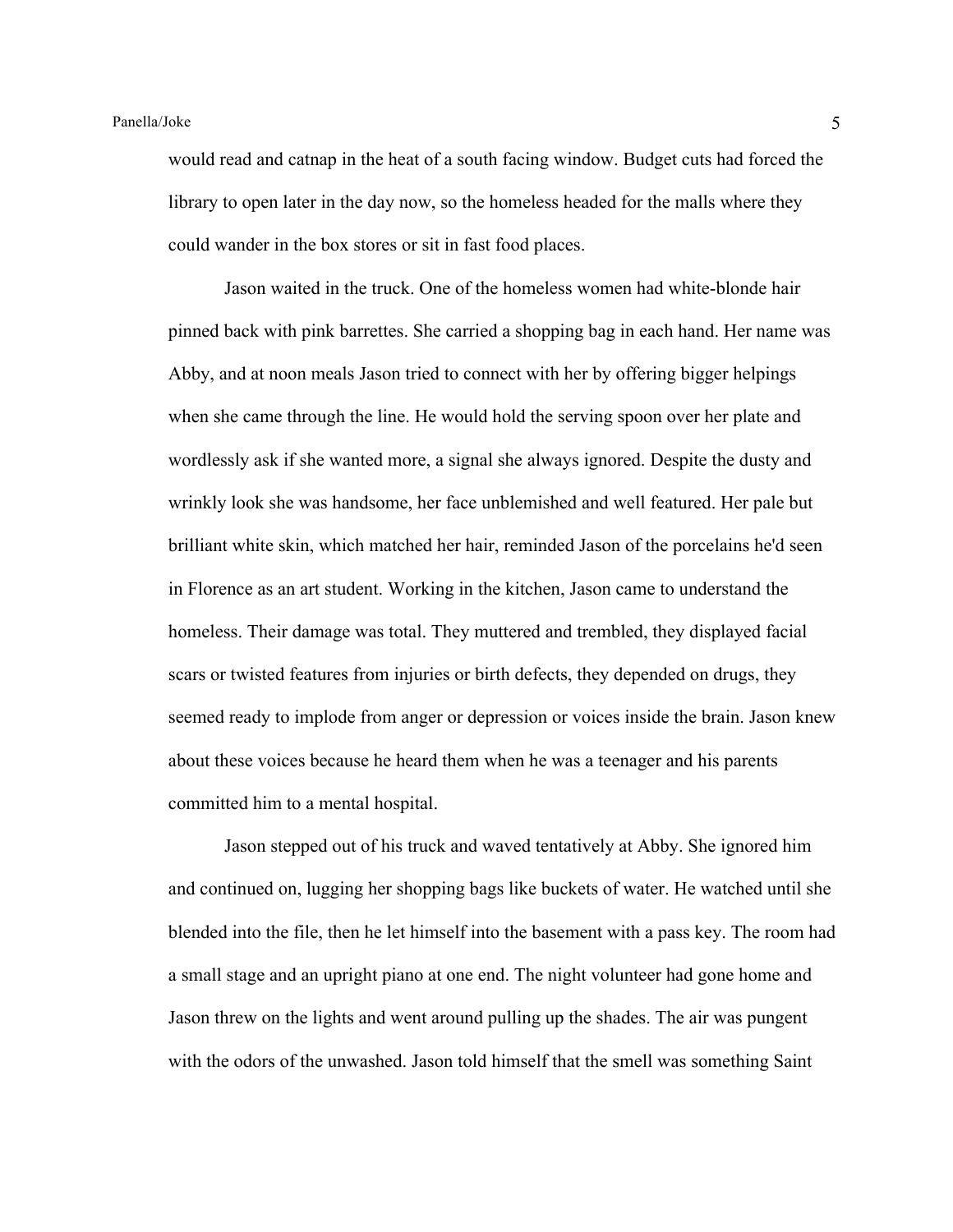Francis would have tolerated and even welcomed. He dragged the mattresses into one corner of the room and stacked them up, not holding his breath against the dust clouds.

Dottie Rouse came in and turned on the exhaust fan. She was a short, solid looking woman who spoke with a rough German accent. "I don't know how you can stand the smell," she said.

"I'm trying to save electricity."

"You always tell me that, but people have to work in here."

Dottie was in her mid-seventies and had been supervising the noon meal at the church for years. Jason followed her into the walk-in cooler and picked up a carton of chicken legs and thighs which he carried into the kitchen. Dottie followed with a box of hot dogs. More volunteers came in, all older women and church members. Jason was the only male and the youngest volunteer and so the heavy work fell to him. He began setting up the trestle tables. Ray Crowder, a retired lawyer, showed up with donations from the supermarkets, day old bread and rolls, containers of milk with expired dates, a crate of acorn squash – all of it too bruised to sell and partly rotten, but still salvageable. "Just cut away the bad parts," Dottie said. She didn't waste anything. After the tables were up Jason carried out the folding chairs. There wasn't enough seating now, and people were told to leave as soon as they'd eaten. After setting each place with a napkin, knife, and fork, Jason helped Dottie cut the legs and thighs into separate pieces. She coated the roasting pans with spray-on margarine and after packing in the chicken she sprinkled it with salt, pepper, and paprika. Everyone worked quickly now. Someone set up the free table with the day old bread and whatever dry cereal and canned food could be spared from the cupboard. There was never enough for the free table. Food donations from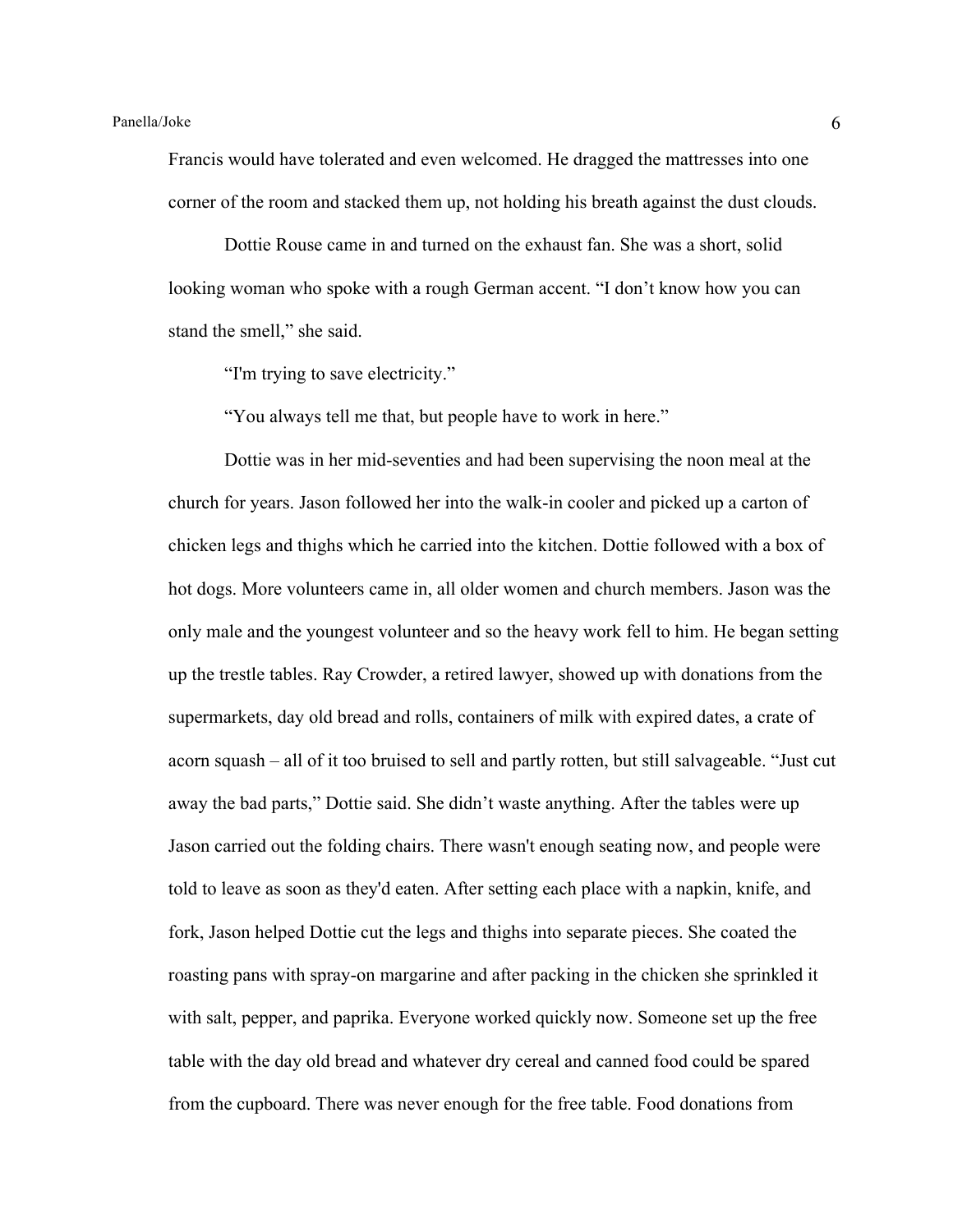charities were swept up as soon as they came in, and donations from food drives tended to lack proteins like peanut butter and canned tuna. Even spaghetti was in short supply. People donated Macaroni and Cheese, popcorn, and instant soups full of salt. That was their concept of the poor.

Using a meat cleaver and hammer, Jason began splitting open the squash. He scooped out the seeds, cut away the rotten parts, then quartered the halves and placed them in a colander pot to steam. He put another pot on slow boil for the hot dogs, which would be cooked if they ran out of chicken.

Toward noon the people gathered outside the door in a line stretching to the sidewalk and along Main Street. These were the usual homeless but also the unemployed and working poor. Just before mealtime the Pastor came down from upstairs accompanied by an old man in a faded shirt with broken buttons and a guitar with a length of clothesline for a strap. This was Cowboy Bob, who'd never been west of Vermont. The brim of Bob's straw hat was folded up on both sides and the curve of the crown from front to back gave the impression of a cowpoke who'd labored hard in the prairie sun. A volunteer opened the outside door and the crowd pushed in, halted by Dottie at the serving table. The help also gathered, Jason and the other women who'd prepared the meal.

"Cowboy Bob will sing Grace," the Pastor said.

Bob strummed the guitar and began a tuneless version of the standard meal prayer, *We thank the Lord for these thy gifts.* The volunteers bowed their heads and folded their hands reverently as the line from outside swelled and curved like a worm pushing into a wall. Jason said to himself, *Thank the Lord for what? For your poverty,*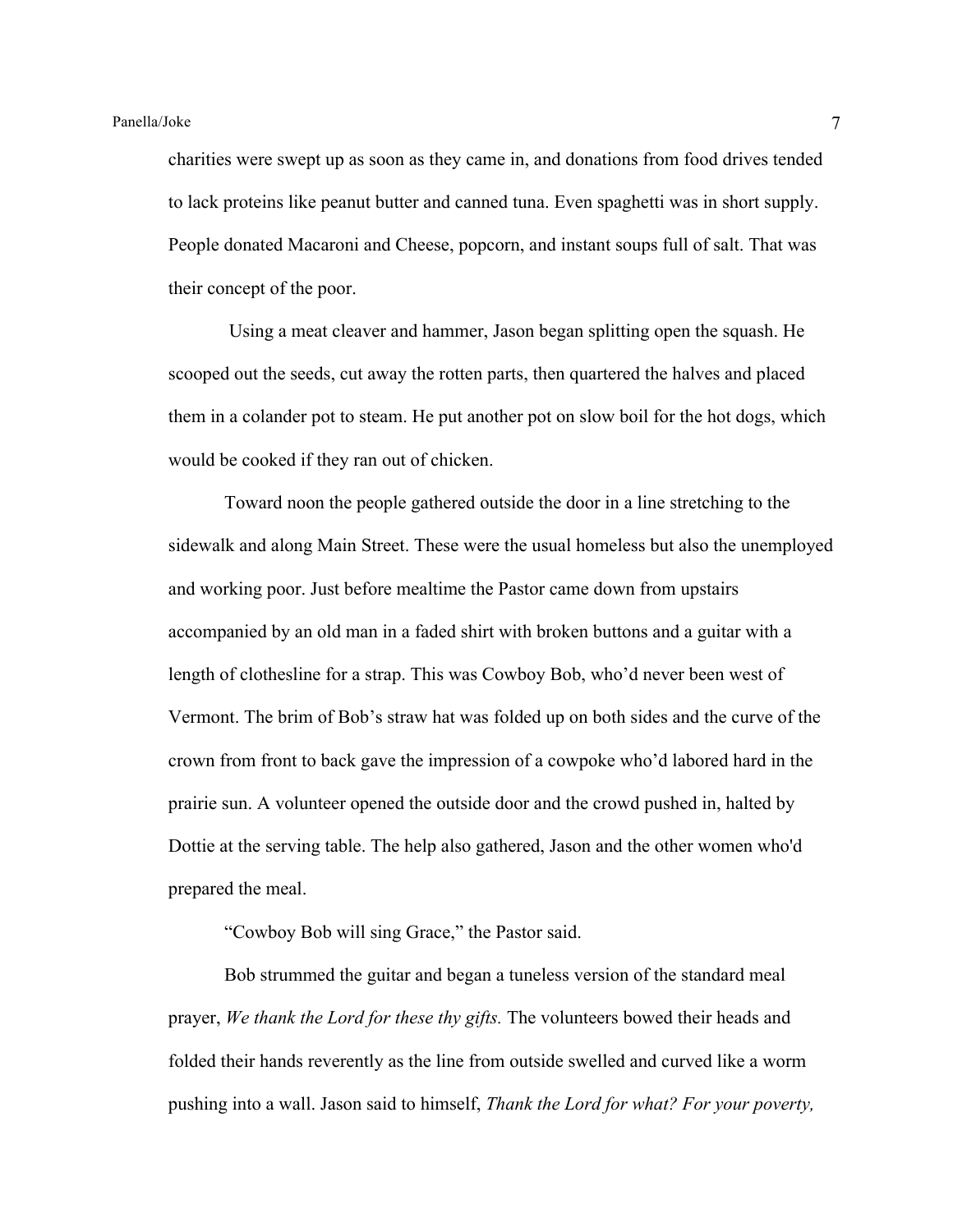*for the job you don't have, for your twisted face or mental defects, for your inability to be hired? Thank God for the voices you hear while you wander through WalMart?* 

Jason took his place in the serving line next to Dottie, who always managed the main ingredient. She had no qualms about refusing anyone who wanted a thigh instead of a leg. "You take what we have," she would say. Jason served the squash, which he'd mixed with apple sauce for flavor. Abby came through toward the end of the meal, but with the press of people, and with Dottie next to him, Jason couldn't offer a second helping with his usual gesture. He wondered whether she could share her life with anyone, including him, whether she could be like Millie and live with him in other peoples' houses and work where he worked. And if she could talk, what would come out? The disconnected thoughts of the mentally ill? Or something coherent. Jason still believed that someday she'd acknowledge him. Each time they crossed paths his soul went out and he imagined saving her from the homeless life.

He felt Dottie's elbow in his ribs.

"Cook the hot dogs, we're running out."

Jason put three dozen dogs into the boiling water, two per person. He microwaved some frozen rolls and came back out with the hot dogs inside of the rolls. He brought out squeeze tubes of ketchup and mustard. More people were coming. Dottie took Jason's place on the line while he cleared the tables to make new settings. Abby was cutting the meat from a leg bone with a butter knife.

Jason said, "I'm sorry I couldn't offer you seconds today."

Abby continued working on the chicken leg, managing to isolate a sliver of meat and pushing that aside with both utensils as if it wasn't supposed to be eaten. Jason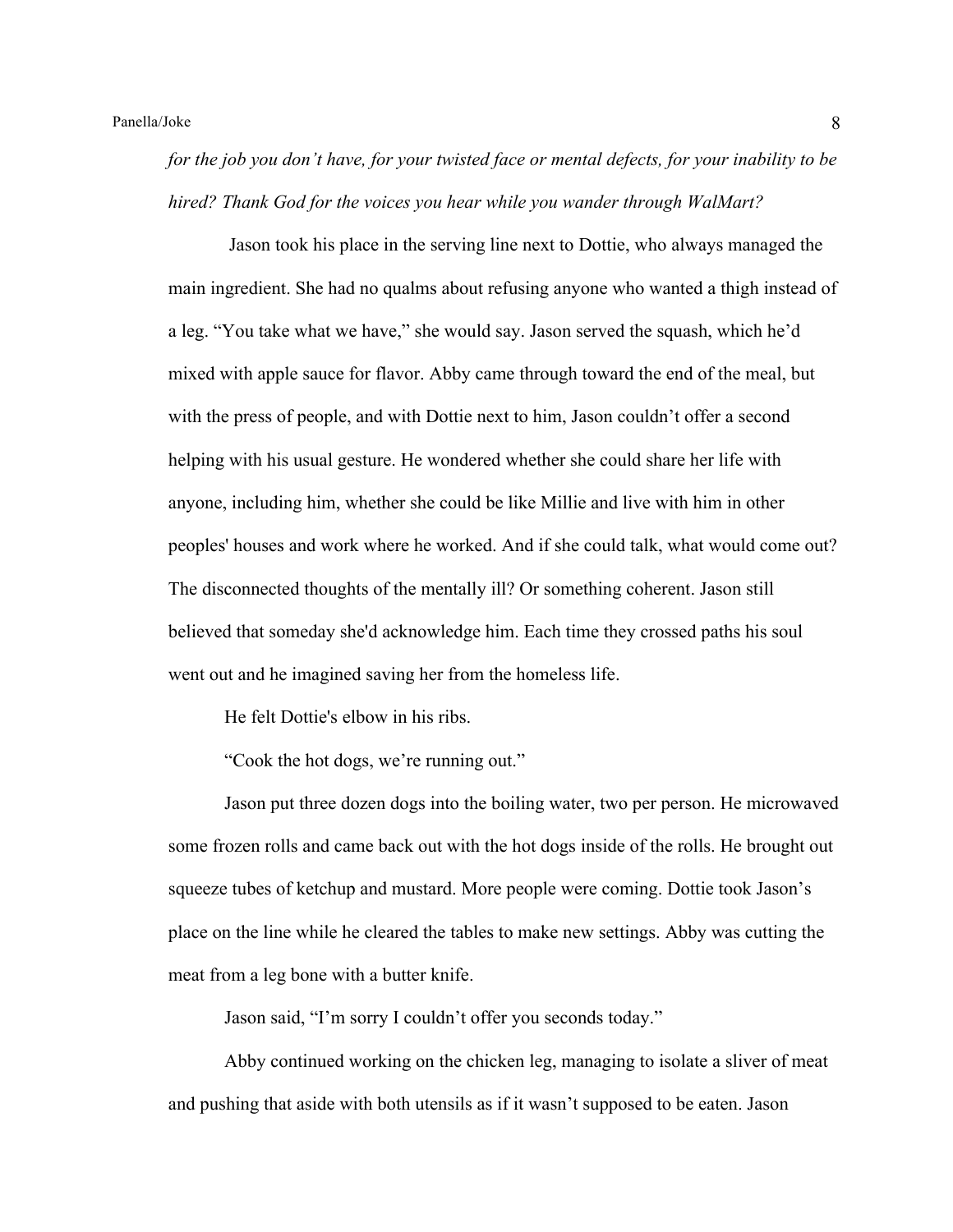wanted to offer her a hot dog, but that was against the rules. He wanted to say that there wasn't much chicken on a leg bone but that wouldn't have helped.

"Next time," he said.

When she didn't answer Jason said, "I'll try to give you more next time."

"Back off!" she whispered. "Do you hear me?" She spoke without looking up. Jason shouldn't have been surprised. Many of the homeless were angry, and the women could be as surly as the men. Despite her anger, he was encouraged by the coherence. The 'Do you hear me?' meant that she could finish a thought. He wiped the table around her, then went away.

After finishing at the kitchen Jason stopped at Tim's shop. Tim was feeding a planer which screeched every time a board went through. He was wearing ear plugs and safety glasses and Jason didn't want to disturb him while the machine was running. He waited just inside the doorway as the planer peeled off layers of wood the thickness of tissue paper. Jason loved Tim's shop and often slept here in cold weather. The shop was always warm and he loved the smell of wood shavings and the honest feel of the fancy chisels Tim used for furniture work.

Tim turned off the planer switch and the machine wound down as Jason went around to the front. The humming sound diminished and the planer slowed to a halt. Tim removed his ear plugs and glasses. He was one of Jason's oldest friends, and now he lifted his cap and wiped his bald scalp with a handkerchief. He studied Jason and shook his head.

"This is your lucky day."

"What does that mean?"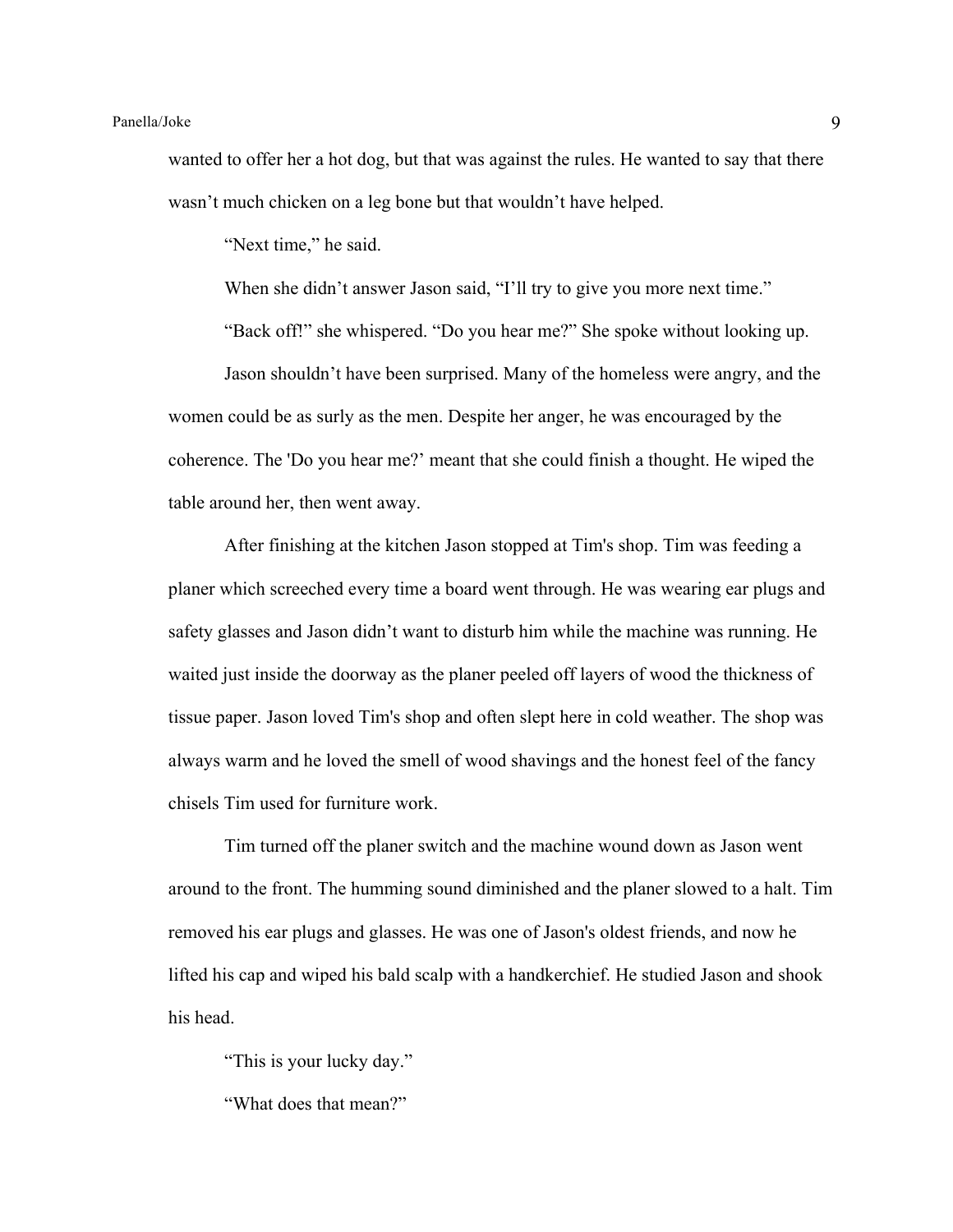# Panella/Joke 10

"First tell me where you slept last night."

"By the brook."

"You could have slept here."

"I like the brook. I have good dreams there. The water puts me to sleep."

"And this winter, when it gets cold?"

"I'll find a house sit."

"You still don't want your own place?"

Jason didn't need to answer, and Tim couldn't press an argument he'd already lost. This was Jason's lucky day because something had turned up. Tim began stacking the planed boards on a rack. They were cherry wood for a cabinet he was making for some friends in Massachusetts. Jason knew about these friends. The husband was a judge, the wife a public defender.

"They need help," Tim said. "She was in a car accident."

"Bad?"

"A head-on at low speed," Tim said. "She messed up her hip and her head was thrown back so fast that she now has a mild concussion. She's lost some of her memory and motor skills. They need somebody down there."

Tim waited for Jason to respond. He'd told the friends about Jason already, but he wasn't sure this would work. Jason needed his privacy. He'd sleep in snow to preserve it. He had his routine, work, sleep, a certain amount of alcohol.

"What do you think?" Tim asked.

"I don't know."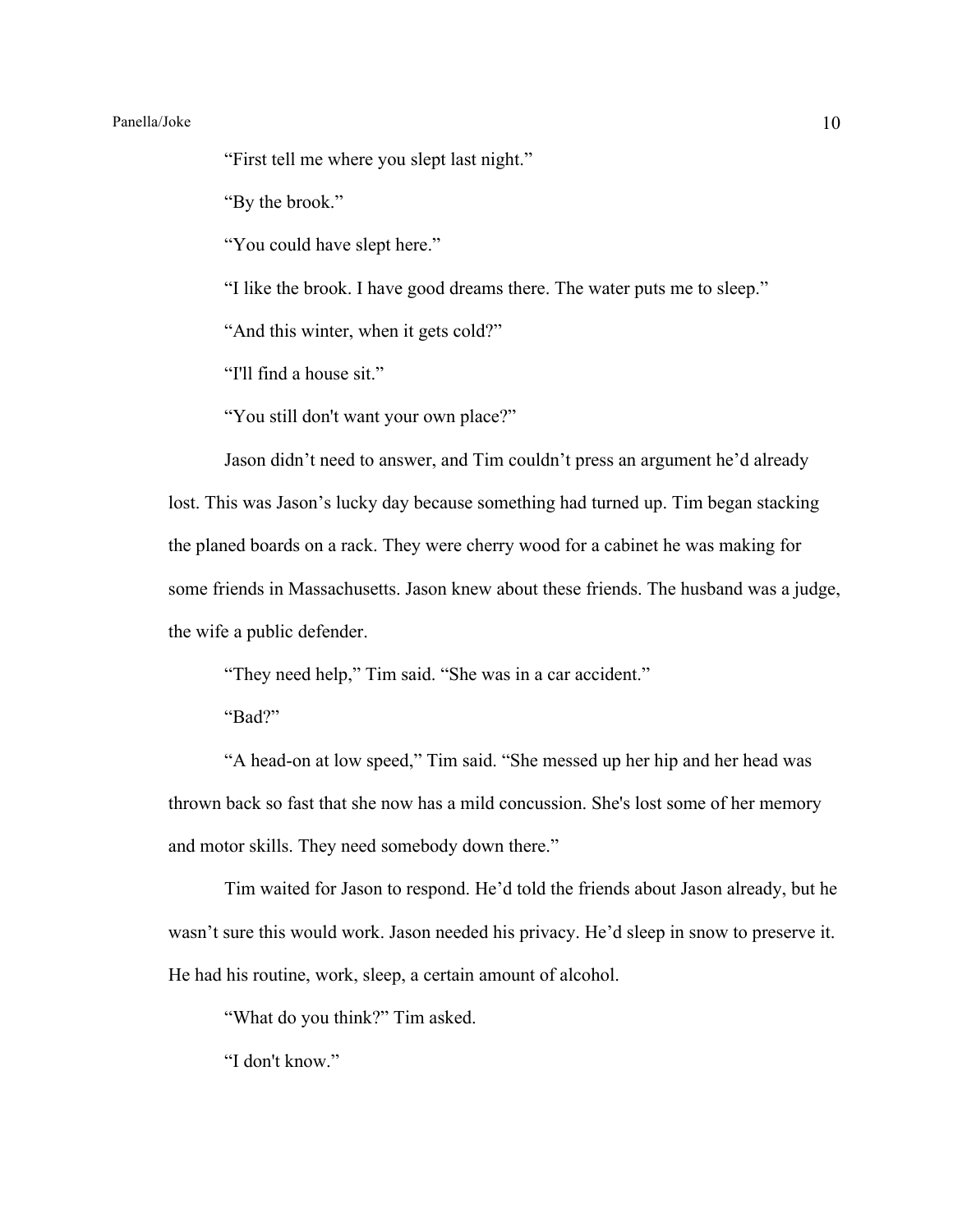"You don't have a place now. This would be full time. You live there, help her do what she can't right now. The husband's not a bad guy, but he doesn't have the patience."

Tim saved the best part of his pitch for last. "You wouldn't have to stay in the house with them. They have a shed, kind of a greenhouse where you can see the stars and live in saint-like solitude. It's set off from the house so you'd be completely private."

"How long do they want me?"

"Until she can function on her own. Right now she can't drive a car and can't work because her long term memory got messed up. She also limps. One thing they need is somebody who can cook and garden."

Tim looked down at Jason's sneakers repaired with duct tape, at his paint stained work pants and the flea market shirt with the buttons missing. Jasons's chest hairs were showing.

"Find some decent clothes and go down to meet them. See if you like the set up. Not that money matters to a saint in waiting, but they'll pay you more than you charge the people up here. They're firm on that."

"So you told them all about me?"

"Not everything, but your soup kitchen job is a plus. Diana thinks you sound interesting, that's her word. She was working as a public defender so maybe she's a kindred spirit, and don't worry, I left out the Saint Francis part."

"You know I don't care."

"I'll let you explain it when you take the job."

Jason drove down to the Longmeadow home, a clapboard colonial with extensions on either side and sitting well off a secondary road. A perimeter wall of dry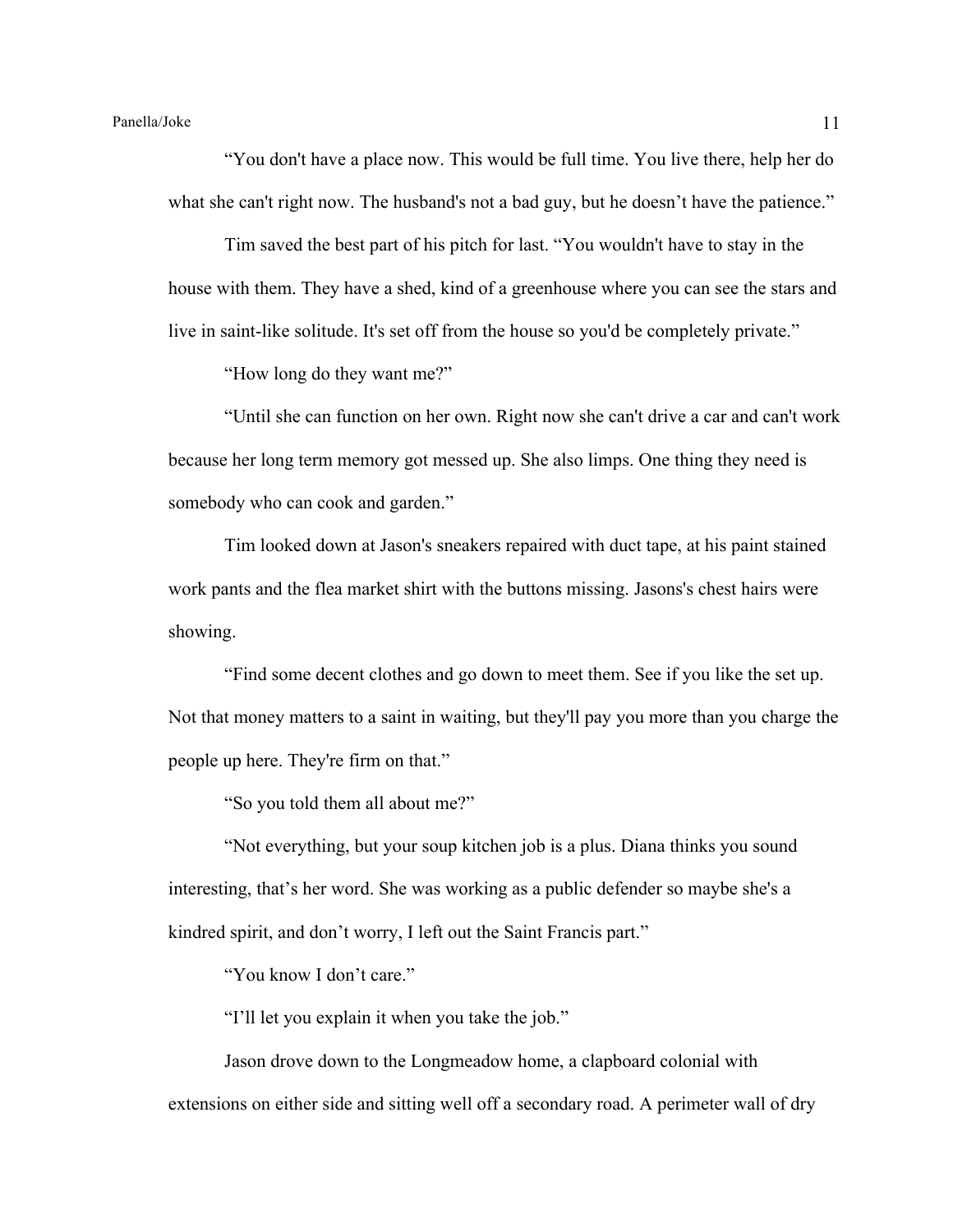laid stone held border shrubs and flowers which screened a patio and pool. The house occupied a larger acreage with several old variety apple trees which Jason observed needed a good pruning. When he entered the living room, Paul, the husband, was gripping the handles of a wheelchair in which Diana sat with both hands on the crook of an aluminum cane. She had a narrow, athletic face, and her upper arms showed tendons along the front. Her reddish, gray streaked hair was pulled into a short pony tail that stuck up like the stem of a squash. After looking Jason up and down she set the wheelchair brake and pushed the foot rests aside with her cane. With both hands on the cane crook she stood up, twisting away from Paul when he tried to help. The gesture was abrupt, and Paul exchanged a look with Jason to register the level of Diana's frustration. With a second twist of her shoulder to further avoid Paul, she limped toward the kitchen and motioned for Jason to follow.

"Use that cane," said Paul.

"I'm through with it," she said, and turned to Jason. "Can you cook?"

"I can cook," Jason replied, as he entered the large kitchen space with a ceramic tile floor, stainless steel appliances, and a spacious butcher block counter. An overhead rack held glasses and cookware, all within reach.

"Can you use a chef's knife? Can you dice an onion?"

"I work in a soup kitchen," Jason said. "I can do that."

"Saute? Braise?"

"If he works in a kitchen I'm sure he can do that," Paul said impatiently. He was small and trim, bald on top and shaved clean on the sides. He had the healthy glow of someone who exercised regularly.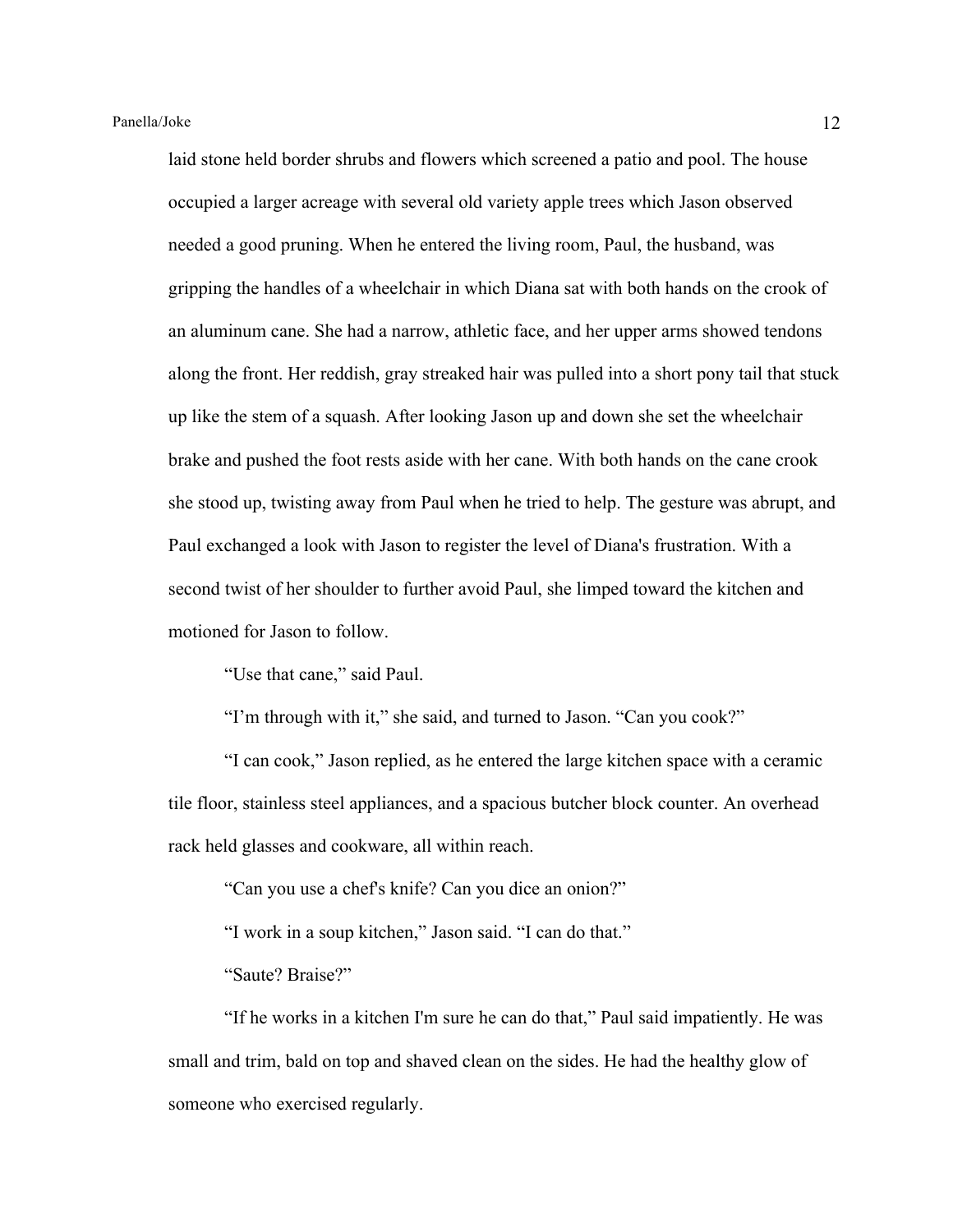# Panella/Joke 13

Ignoring Paul, Diana said, "Tim told us you're a house sitter. He told me how many families depend on your help. What will you do about them if you decide to stay here? What about your kitchen job?"

"I could always take a leave."

She said, "That's perfect!" and moved toward him until they were so close that she almost fell onto him. She didn't seem to care that Paul was in the room, and Jason realized that she wanted much more than somebody who could dice an onion.

"Tim said that you garden," Paul said.

"He thinks we need somebody for that too," Diana said to Jason as she moved toward the kitchen. "Paul wants to dig up all the plants and shrubs around the stone wall, a job that doesn't need to be done."

"They're all overgrown, and it's a good project for Diana."

"He thinks working in dirt will fix my brain."

"There's nothing wrong with her brain," Paul said.

"It still doesn't need to be done." She stopped and turned, speaking directly to Jason. "We can just cut everything back if it makes him feel better."

"No problem either way," Jason said, realizing he'd just been hired without his or even Paul's consent. He looked from one to the other and wondered if he should work for people with such obvious differences.

"Fine," said Paul. "Any way you two want it. I'm just trying to help."

Diana said to Jason, "This is what I need, somebody to do what I can't right now, drive a car, use the stove, shop for food, even carry a plate. You can garden whenever I don't need you. Your real job is to do everything I do, but with me at your side."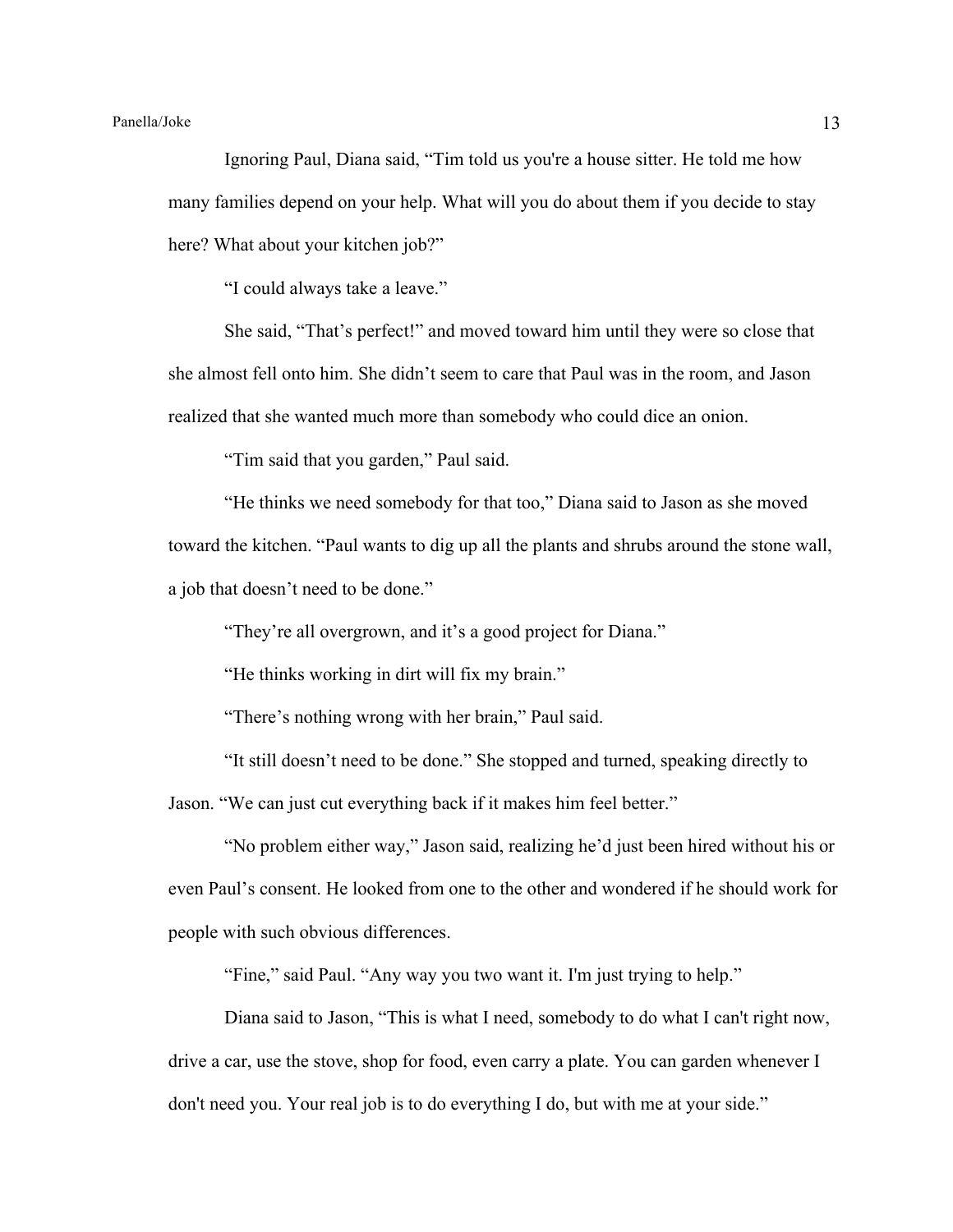"We need somebody," Paul said, explaining that he was a family court judge whose work required him to spend long hours in the courtroom and to read and write every night.

"Don't think he's complaining about his work," Diana said. "It's all he likes to do, except play racquetball and follow the Yankees."

Paul took Jason out to the garden shed, set on the far side of the orchard and hidden from the house. The shed had a Plexiglas roof and glass all around. It smelled inside of moist soil and fertilizer, and a long table held a row of glazed ceramic pots. Paul showed Jason a wall heater which kept the space well above freezing, a reading chair, dormitory fridge, and a cot covered with a quilt, extra blankets, and pillows.

"What do you think?"

"It looks fine," Jason said.

"Will you be comfortable in here? Tim told us how much you value your privacy.

Both Diana and I can understand that, and it's clear that she wants you to take the job."

"I'm sure I'll be fine."

"Do you think you can work with Diana? You see how she was in there. The lack of patience with anything I said? Did you see all that?"

"She's probably frustrated because of the accident."

"I hope it's temporary because I'm losing patience myself. That's why we need your help."

Jason remembered Tim's description of Paul as "not a bad guy," and he wondered what that meant. He listened as Paul talked about money, full time pay for seven days a week, flexible hours at double the rate Jason charged back home. Jason was still taking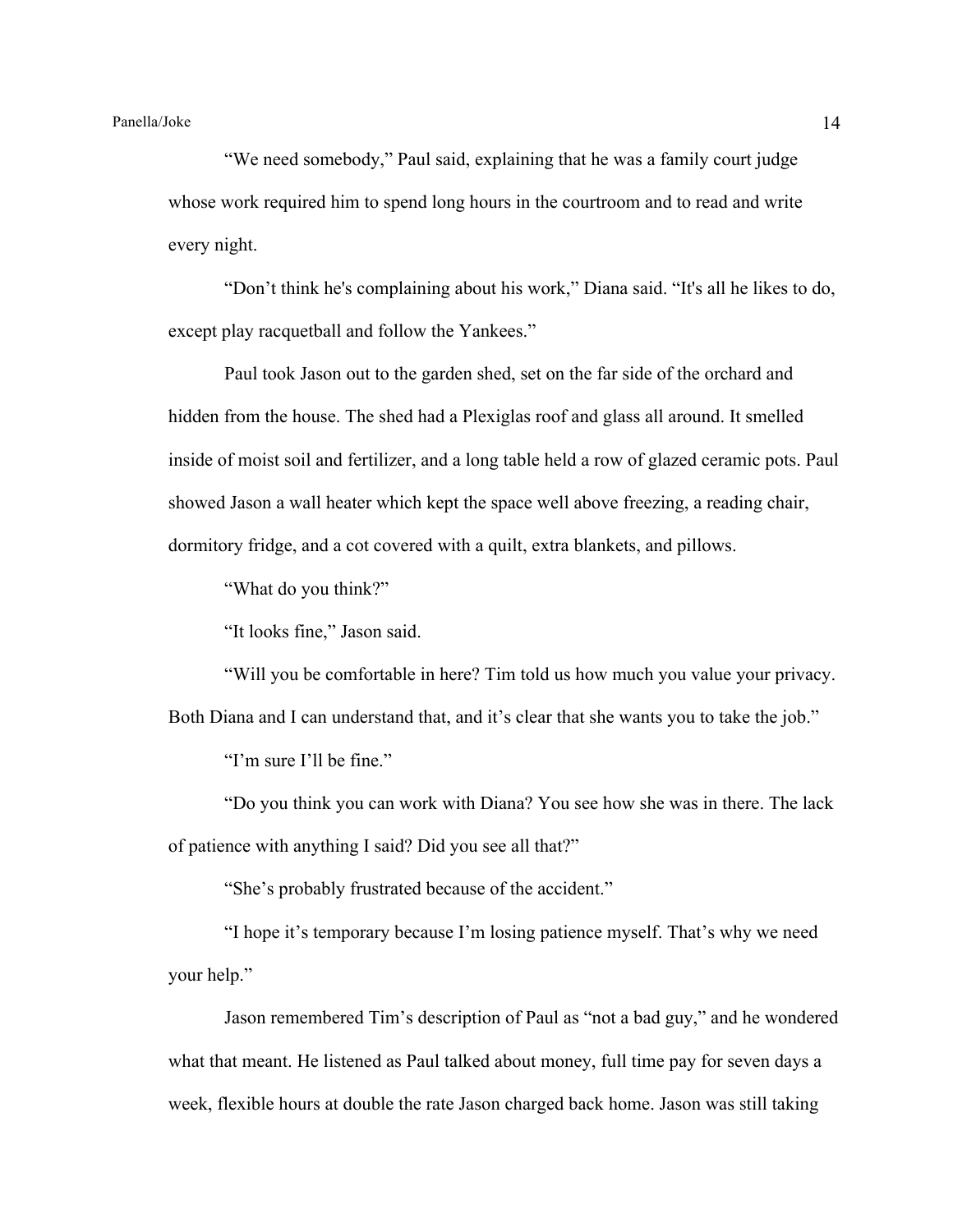everything in, trying to balance this uncertain situation against the comforts before him, a private place with a view of the sky, a person who needed help.

"We could really use somebody, and Tim gave you a great recommendation."

"I'll give it a try," Jason said, and they shook hands.

He took a leave from the soup kitchen and moved to Longmeadow under the condition that he'd stay until cold weather set in. By then he would be needed back in Vermont. He spent early mornings in the gardens, then helped Diana for the rest of the day. True to her word, she had no need for the wheel chair or the cane, and was able to get in and out of the car without help. Jason drove her everywhere. They shopped for food and worked side by side in the kitchen. From her recipe files he recited the ingredients for her favorite dishes in hopes of jogging her memory. He was patient with her attempts to replace pots and glassware on the overhead rack. At first they would hold the items together and he would guide her hand. When she insisted on doing things alone, he stood close by. At times they could have been dancing, heads and hands together. Her closeness excited him, and he tried to tell himself that all this touching was simply her desire to improve.

On weekdays they ate lunch together, sometimes at home, but more often in the coop where they shopped for food. Over second and third cups of coffee they spoke about their lives. Little by little, Jason told her everything, his breakdown at seventeen, the year in art school where he met Millie, and then her cancer. From Millie he learned that real love was giving and sacrifice, and this led him to Saint Francis.

"You're a caregiver just like Saint Francis," Diana said. "That's why I'm attracted to you."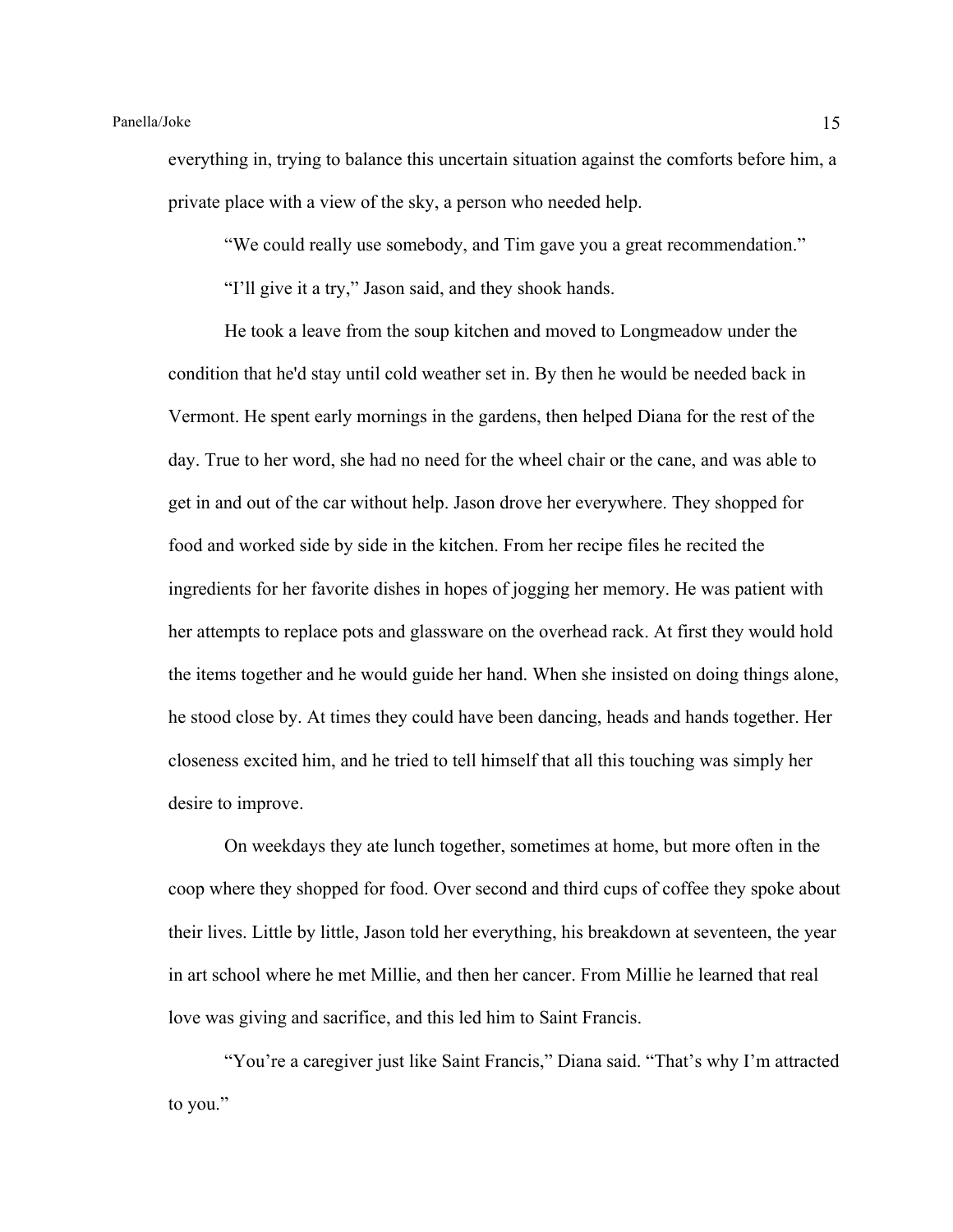Before Jason could respond she said, "Don't you want to know what I mean by that?" She looked around to make sure she wouldn't be heard, then leaned toward him. "Let me tell you a secret. Before you came to Longmeadow I was going to get in my car and drive away to some coast, east or west it didn't matter. I was right on the edge, a bag packed and my bank account emptied. If that car accident hadn't happened I would have done it. You came and saved a life that I still don't want."

"Did Paul know what you were planning?"

"I never told him. The accident happened and that changed everything."

"And the kind of life you want?"

"Something like yours."

"You don't mean that."

"Maybe not exactly like yours because I'd need a roof to count on. But right now all I know is that I want you to stay as long as possible. I don't want you to leave me because you're keeping me sane." She stretched her hand across the table and took one of his, squeezing it, kneading his fingers in a gesture so explicit that Jason blushed and pulled his hand away. He studied his salad and fiddled with the food he couldn't finish, shredded root veggies with a scatter of tofu cubes. He wanted to ask what she saw in him, and whether he was just a catalyst for her own dissatisfaction, but that would worsen the situation. He was in deep already and would have to keep his distance, or leave.

As the days went by Diana revealed more about her marriage. She'd met Paul at law school. He was two years ahead and at the top of his class. She'd been drawn to his intelligence and accurate perceptions about people. He'd been an attentive father, but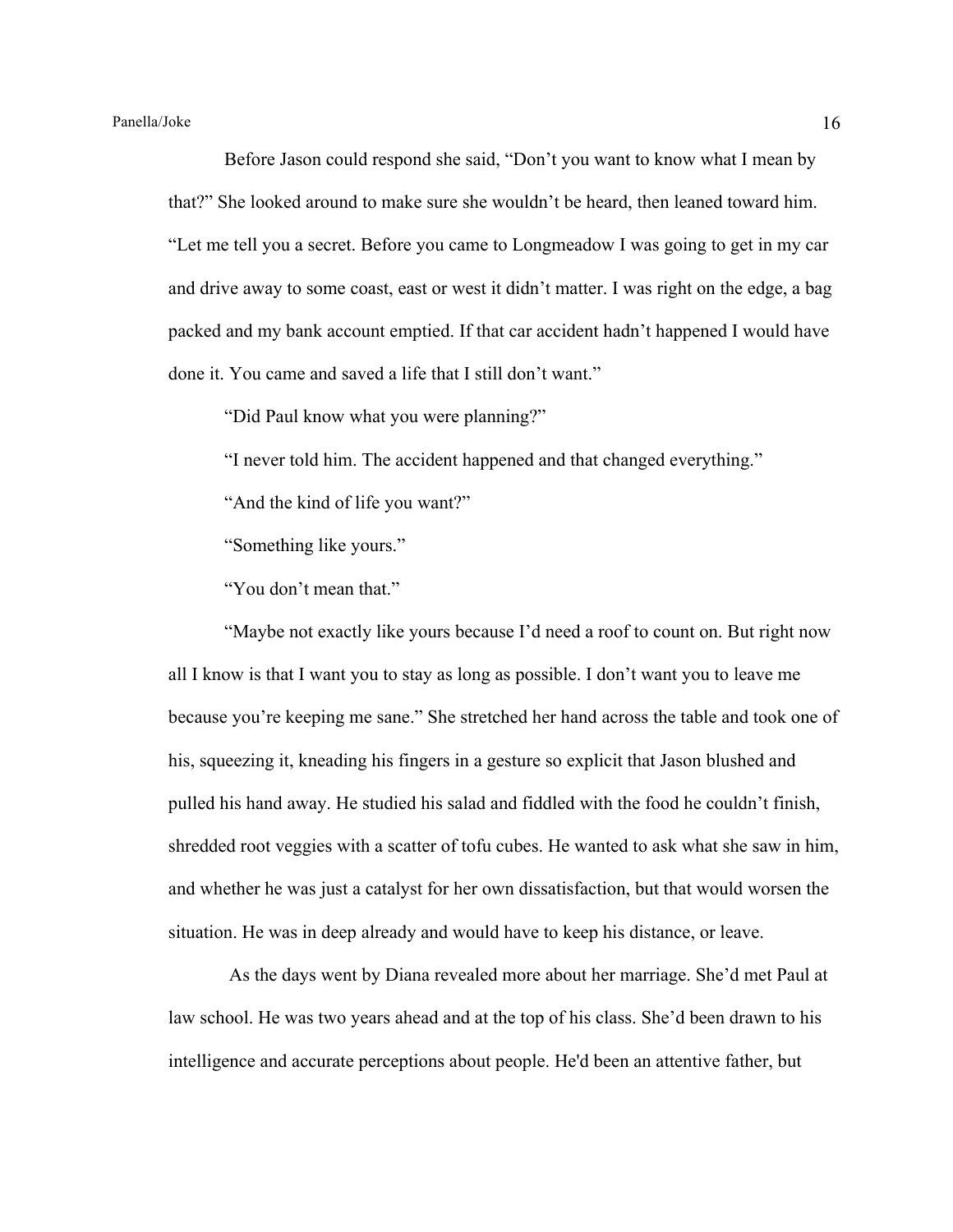now, as their children were grown and out of the house, he immersed himself in his work and they'd grown apart.

"Paul's not like you. He's changed since I met him. He's too involved with his own work. He couldn't handle it when my body failed. Sure, a little gardening and your memory comes back! This really means that he can't give up his routine. He was an only child, spoiled by his mother, he admits that. She had his dinner on the table at the same time every night, his laundry done, his clothing cleaned and pressed. I don't need to elaborate. He was an attentive father when the kids were still at home, but when they left he withdrew into his own world. You're not like that. You engage people."

"I have my own world too," Jason said.

"But your sensitivity to others is your world. That's how you live. Paul doesn't have that quality any more."

"He's a family court judge. I'm sure he's aware of others."

"I'm sorry for complaining," she said, holding his eyes in a way that belied her words.

As Diana's memory and coordination improved, Jason tried to keep at least a physical distance. With the garden work done they were left with shopping and cooking, and Jason followed orders without prolonging any of his tasks. He drove, he carried, he spoke less about himself at lunch time, and at night he returned to the shed when the dishes were done. Sensing his withdrawal, Diana became more directive, almost hostile, especially in the kitchen where her favorite recipes were coming back. Jason now had to be even more exact, from the size of the dice to the measure of ingredients and the cooking temperatures. She became quick to admonish, but he never protested, in fact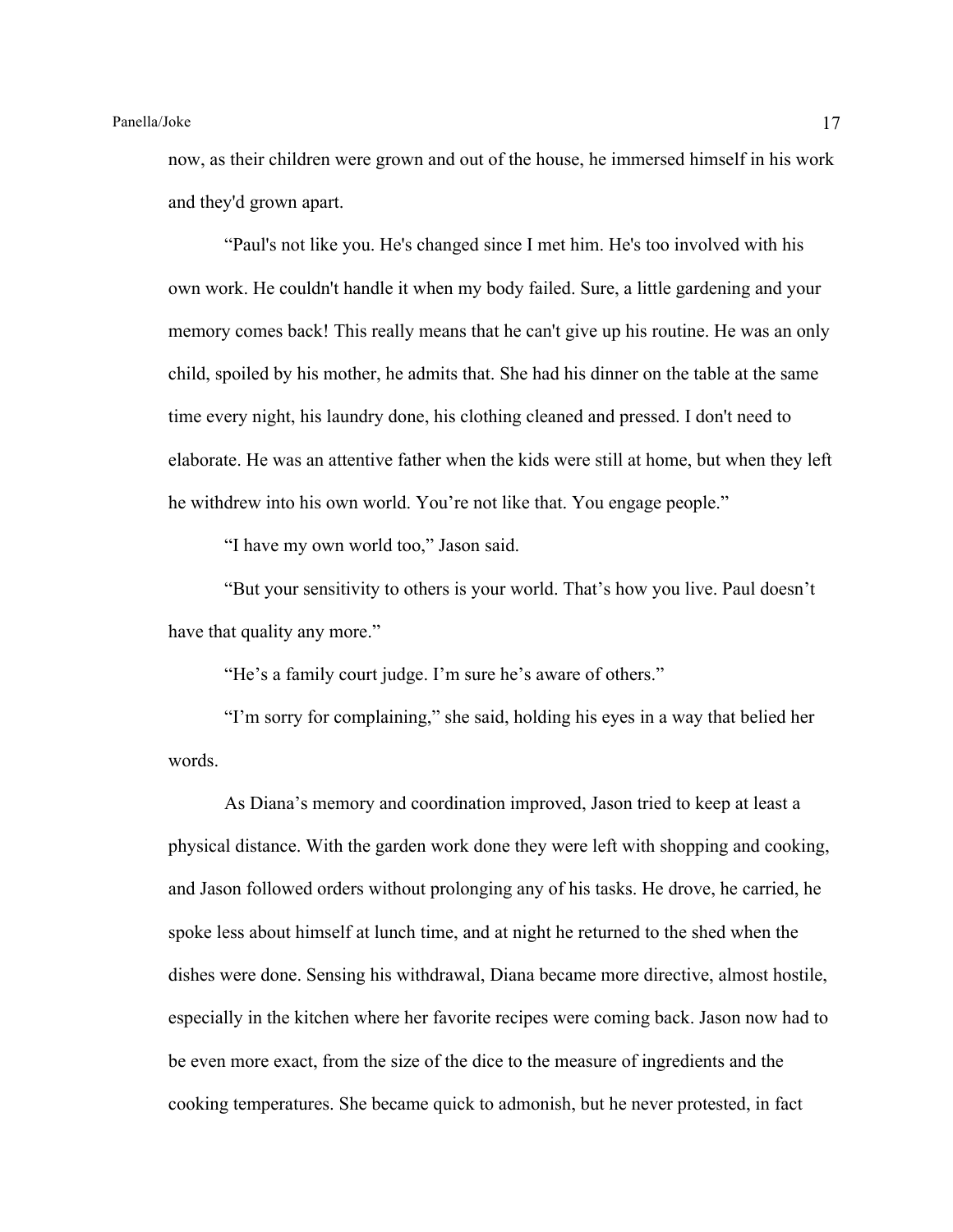smiled as he peeled and chopped because her willfulness was a sign of her independence. He loved pleasing her despite whatever ulterior motives she might have.

Every night they served the meal at seven o'clock when Paul arrived fresh from the racquetball court. He kept a strict routine, up at dawn to the click of a preset coffee machine, then to his study to prepare for a day on the bench, resolving custody battles, rendering opinions and meting out punishment, decisions thought out in his study.

One night after dinner Paul said, "The gardening job looks great."

"Jason did most of it."

"Diana helped," Jason said.

"That's fine."

"I'm glad you're happy now," said Diana. "That was what you wanted, to fix my brain."

"Please, there's nothing wrong with your brain."

"He thinks I'm irrational," she said to Jason.

"I never said that!"

"Maybe not, but it's what you're thinking."

"You don't know what I'm thinking. All I said was that I liked the gardening job."

"And I said I'm glad you're happy."

"I'm glad *you're* happy," he answered while moving to the doorway, once more pleading wordlessly with Jason to acknowledge Diana's irrationality.

When he left the room Diana said, "Did you see that? Did you see how condescending he was?"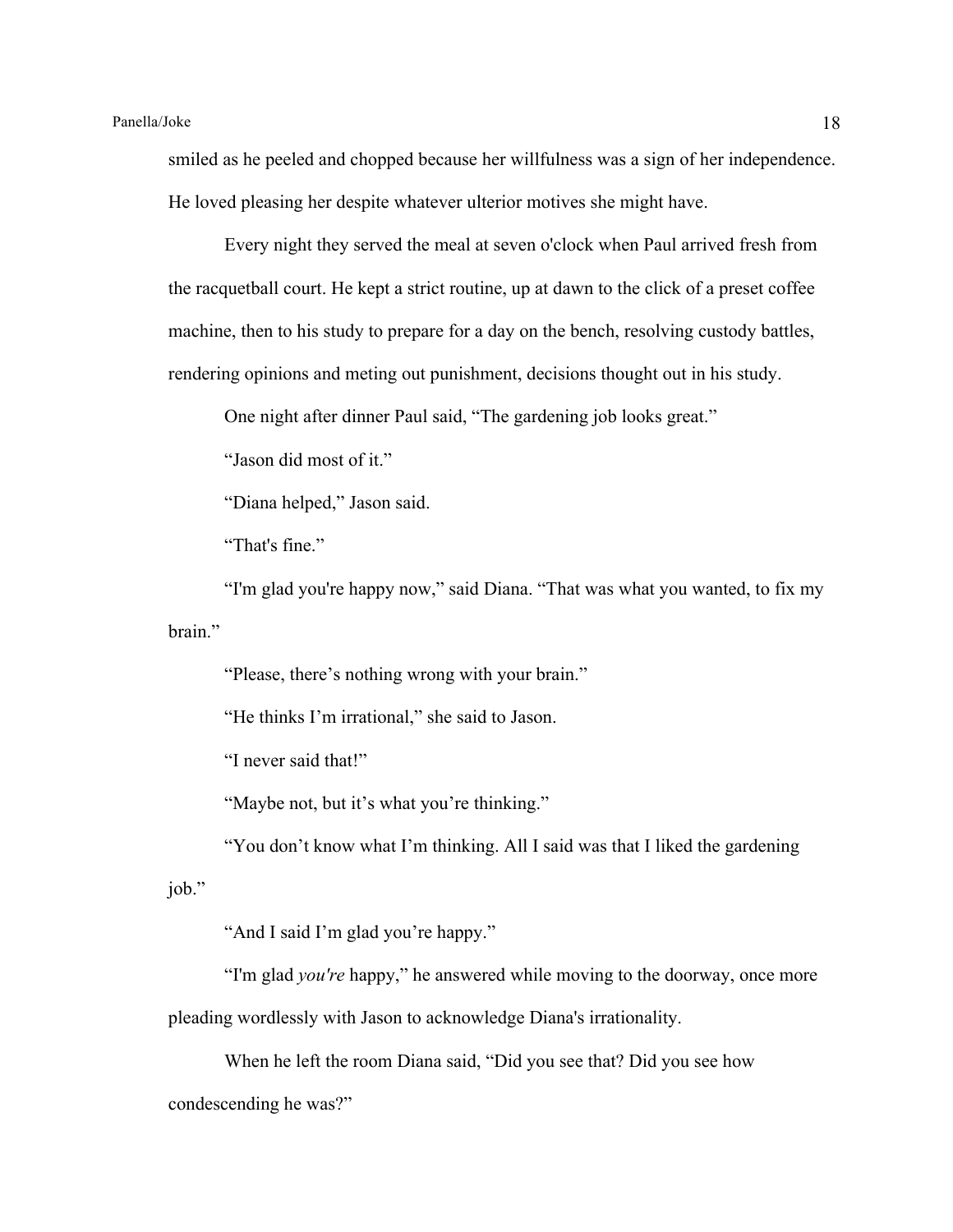"I see that you're both angry."

"He just wants everything to go smoothly so he doesn't have to step out of his world. Now he'll be upstairs all night, and do you know what? I like it that way. I'm just sorry you have to witness this, but you don't seem to care anyway."

They were standing on opposite sides of the counter. Diana placed her elbows down and cradled her face in her hands. She waited for Jason to extend the conversation, and when he didn't she pleaded, "Don't you see what I'm going through and why you need to stay?"

"I see it, but it's between the two of you."

"No, you're in it too, no matter how much you might deny it."

Jason tried to understand how a woman like Diana could be attracted to someone like himself, technically homeless, with a twenty year-old truck and clothing from the secondhand store. A man over fifty with limited skills and a small footprint who'd built his life around a network of friends who gave him work and food and shelter. That night he sat in the shed and drank his beer, pleased that his alcohol consumption was way down since he'd been here. He couldn't very well maintain the old drip while driving Diana around or working with her in the kitchen. He drank less, but he'd fallen in other ways. He and Diana were almost living together. Every weekday morning after Paul left for work she came outside and called him in for breakfast. He showered and shaved in a downstairs activity room, something done every day now. He came up to find the table set with French Press coffee and bowls of yoghurt topped with fruit and granola. Life was too good here, and he remembered something Millie had told him, that men were slow to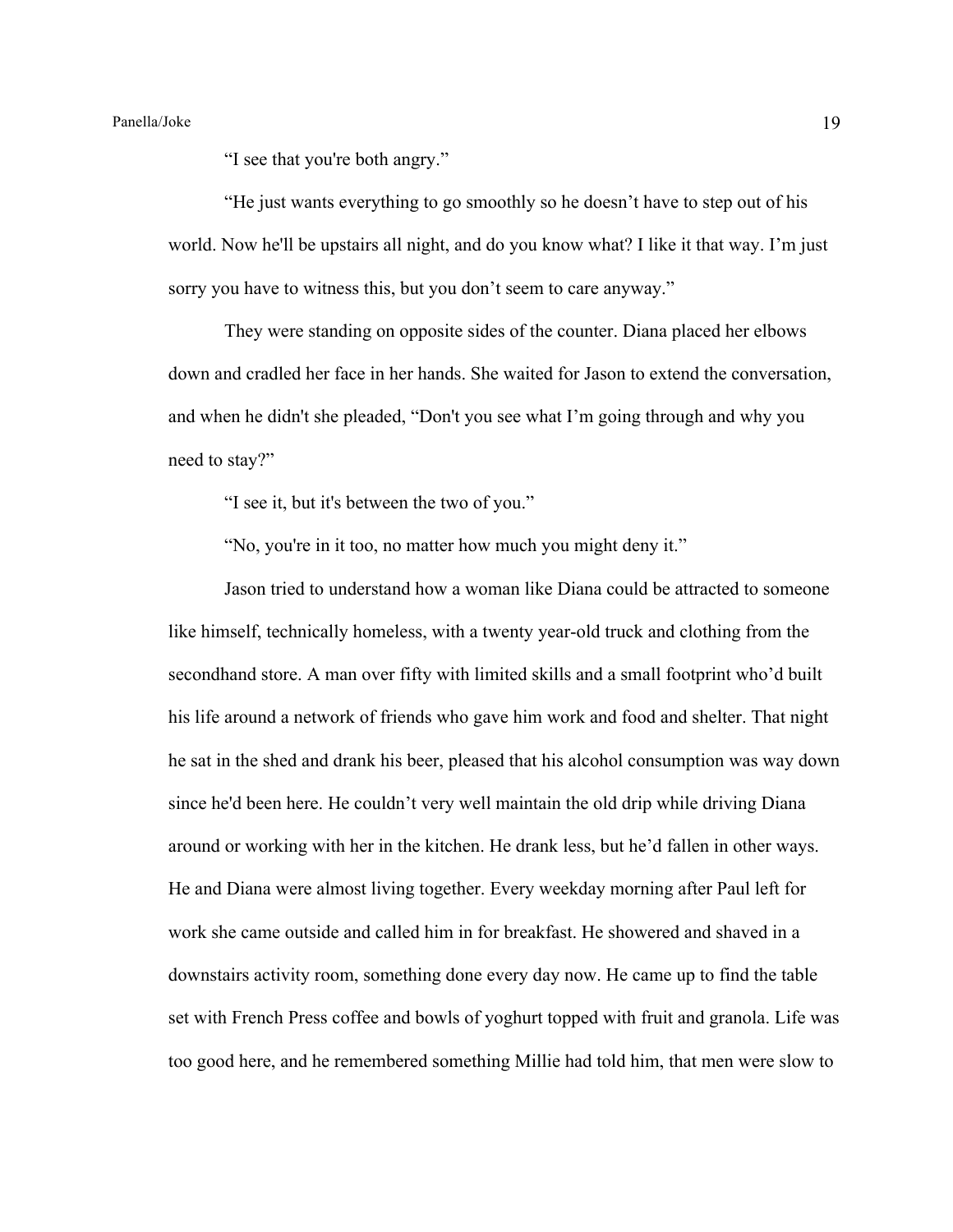recognize other women's affections. Maybe he hadn't been that slow, but maybe it was time to leave before there was trouble.

The next day he was about to sauté some onion and garlic when she turned off the burner and slid the the pan away. She took the cutting board from his hands and tried to set it on the counter. When it fell to the floor she said, "Leave it!" and placed his hands round her neck. Eyes closed, she seemed to rise from under water as she met him for the kiss he knew was coming. She made an *Mmmmm!* sound as if tasting good food, then kicked the cutting board out of the way. Saying, "This is what you don't understand," she pushed him into the counter, and pressing her face against his she opened his mouth with her tongue. He gave in and gave back despite the cloak of fear that suddenly covered him. They were tongue to tongue, and Diana had that trick of melting into him like Millie had, melting until they were one.

"What does Saint Francis have to say now?" Diana asked.

"You know what he'd say."

"I want to go back with you to Vermont. When you leave I want to go with you." Jason didn't answer.

"Say something!"

"It won't work. It can't."

"It will, you're just afraid."

For the rest of the evening they barely spoke, and when Paul retired and the kitchen was clean Jason went out to the shed. He rocked back and forth in his chair as if he could find the truth that way. For all those years since Millie died he'd mortified his flesh. Desire had ebbed like a tide, naturally and without regret. He'd loved Millie and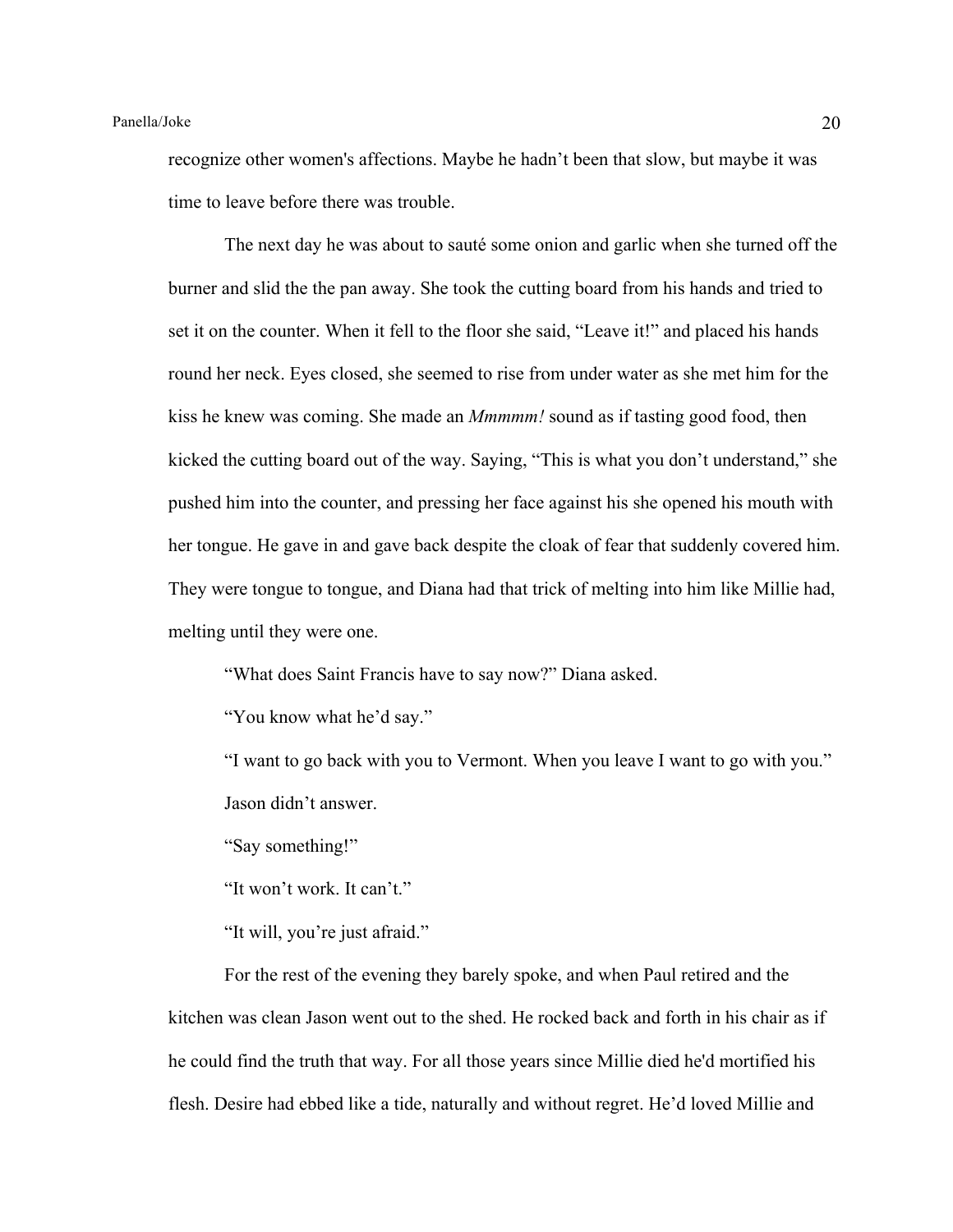had taken her through the dignity she lost day by day and which he tried to convince her that she still possessed. To Hospice and morphine, all in that cabin heated with apple wood, the stove with its endless inhale, and finally the light in her eyes receding to the palest blue as she left the world. But here was Diana stirring the blood of desire as if Millie had never existed, as if what he had with Millie he could have again except that you get something like that only once. And if Millie couldn't have it then he didn't want it, and if Saint Francis could throw his naked body into a thicket of thorns to resist temptation, he could surely refuse an impulsive woman who didn't know what a good life she had.

She came out and asked him to sit by the pool.

"Don't let me have a sleepless night."

They sat in two facing chairs. The night was chilly and Jason didn't want to look at her. He shifted his eyes from the empty pool with its coil of drain hoses at one end to the light in Paul's study. How much did he know, and what could Jason ever say to him?

In a low voice Diana said, "Do you think you'll ever change your life? Would you change it for me? I'd change mine for you. Is that so crazy? You see an image but you don't see me. You see an ex-professional and all the signs of wealth, somebody above your social class. Can you get over that? Can't you see that I'm no different than you, that I'm nobody special. I didn't have to be a lawyer. I could have been a waitress or a secretary. I could have worked in a greenhouse with dirt under my nails. So what's the problem?"

"The problem is the way I live."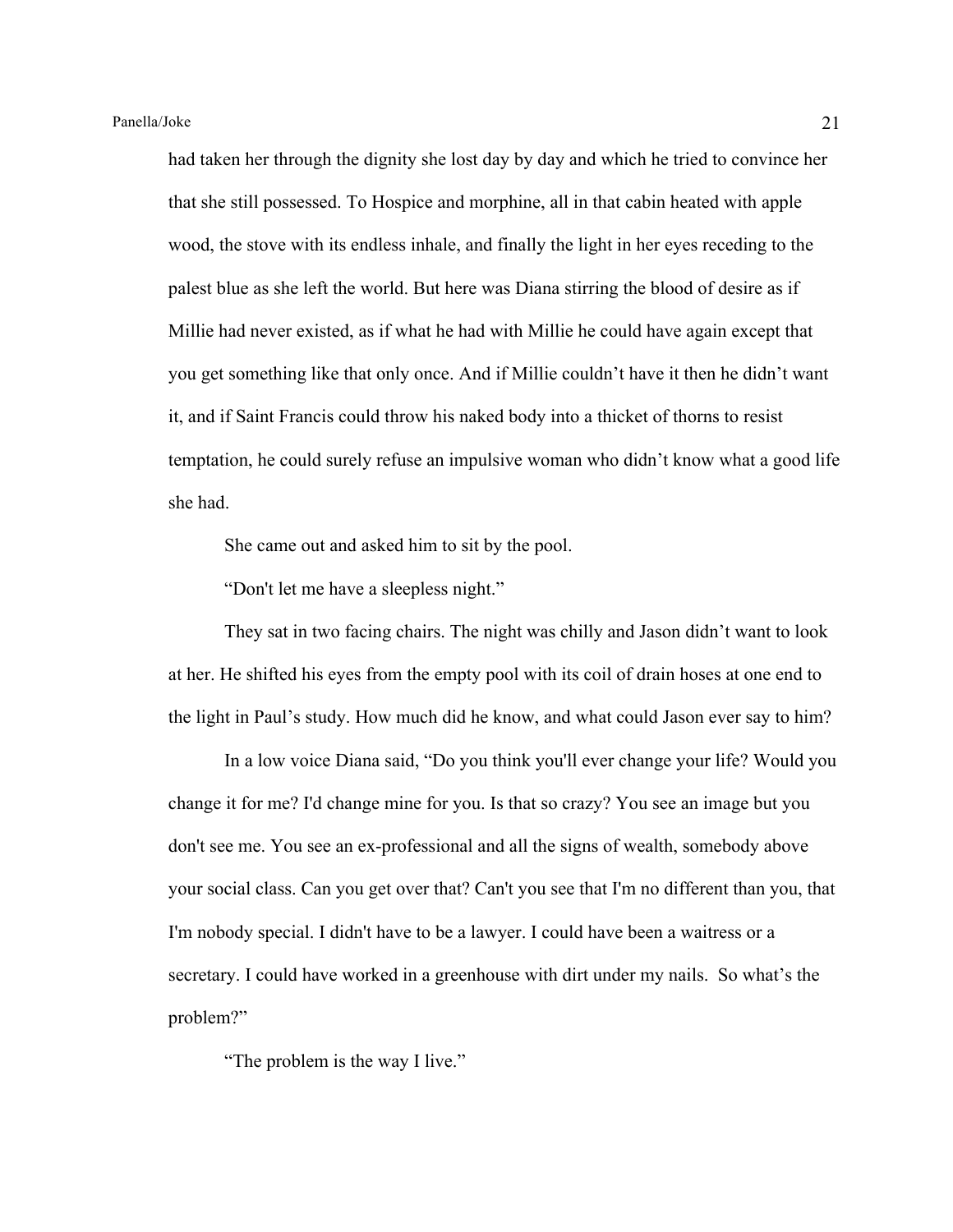"Maybe I'm not the one who isn't thinking straight. All that house sitting and Saint Francis business just means that you won't let go. You want to suffer and avoid the responsibility of living."

Jason wanted to jump out of the chair in response. It was *she* who hadn't listened to *him*. Was his life an avoidance of responsibility? His desire to please her? His work to help others? The soup kitchen? His few pleasures and the awareness of a saint's vow of poverty that he could barely approximate but still try to observe? Why was all this an avoidance of life? He realized that the qualities he most admired in Diana, her drive and determination, were those he found most threatening.

"I know what you're thinking," she said. "You want to escape, maybe even this minute. But if you leave I'll follow you and Paul knows it because I already told him."

The next morning Jason packed up before breakfast. Paul came out and said, "I'm not as bad as she makes me out. I'm not callous and unfeeling."

Jason said, "I know," and stuffed some clothing and a hand crank radio into a bucket that held his pruning tools. He'd been planning to work on the apple trees, but that was impossible now.

"I suppose she told you," Paul said, picking up the bucket and sliding it onto the truck bed.

"That she'd follow me, and that she told you already?"

"What are you going to do?"

Jason climbed into the truck and said, "Nothing, go home." As soon as he spoke those words their meaning blurred. Home was a town, and within that a barn or a wood shop. It was already too cold to sleep at the brook. As for the word 'nothing,' the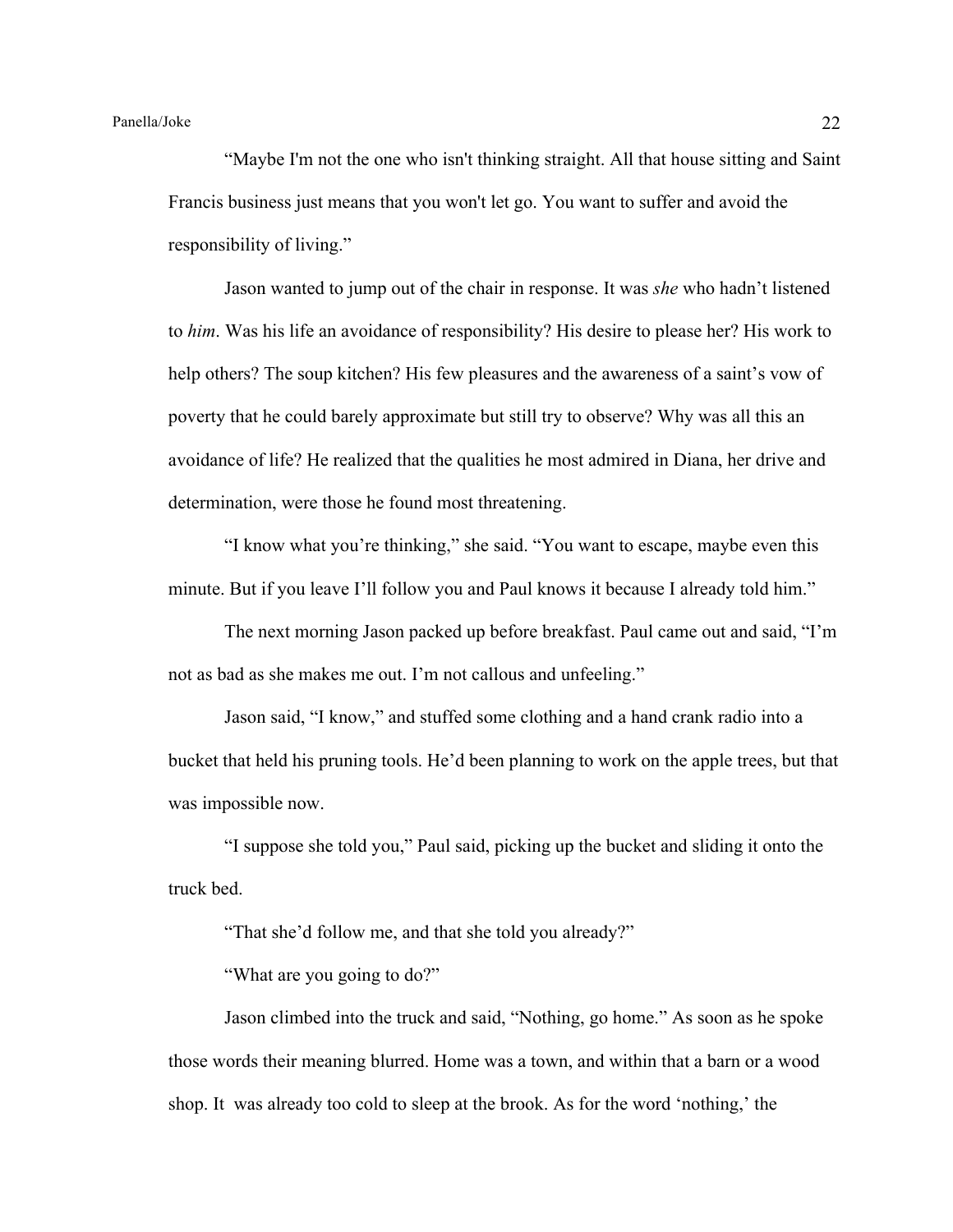meaning of that wasn't clear either. What if she showed up in Vermont, or worse, followed him to Tim's place right now?

"I think she'll keep her word," Paul said.

Jason said, "Don't worry," and left it there. He wanted to apologize but couldn't find the words. Some saint! He'd prolonged those lunches. He'd let her sidle up against him in the kitchen, held her hand while hooking pots and pans onto the overhead rack. He didn't turn away when she kissed him and in fact had matched the kiss with his own. Now here was her husband in pain and what was he supposed to do about that? Talk to him about Saint Francis?

A few weeks later Diana sent him a letter at the general store. She was separating from Paul and wanted a meeting. Meanwhile Jason had found a house sit and was back at the soup kitchen two days a week. So readily had life resumed its old routine that he was able to paint those Longmeadow days into a still life. He threw himself into his work, morning to evening seven days a week. With winter coming on there was more than he could handle. Suddenly everyone needed him to tighten their houses, store grills and lawn furniture for the winter, stack wood and clear brush from the edges of fields to make for easier mowing. And with the cold weather came his favorite occupation, pruning apple trees.

He also liked his house sit, where he slept in a sun room with a view of the night sky. After starting the wood stove he would repeat the ritual at the brook, something he hadn't been able to do at Longmeadow despite the privacy. Now on those nights when he felt worthy of the saint he raised his palms to the sky, expecting nothing but happy to try. He fell asleep to thoughts of Millie and how they would put two ladders up on the same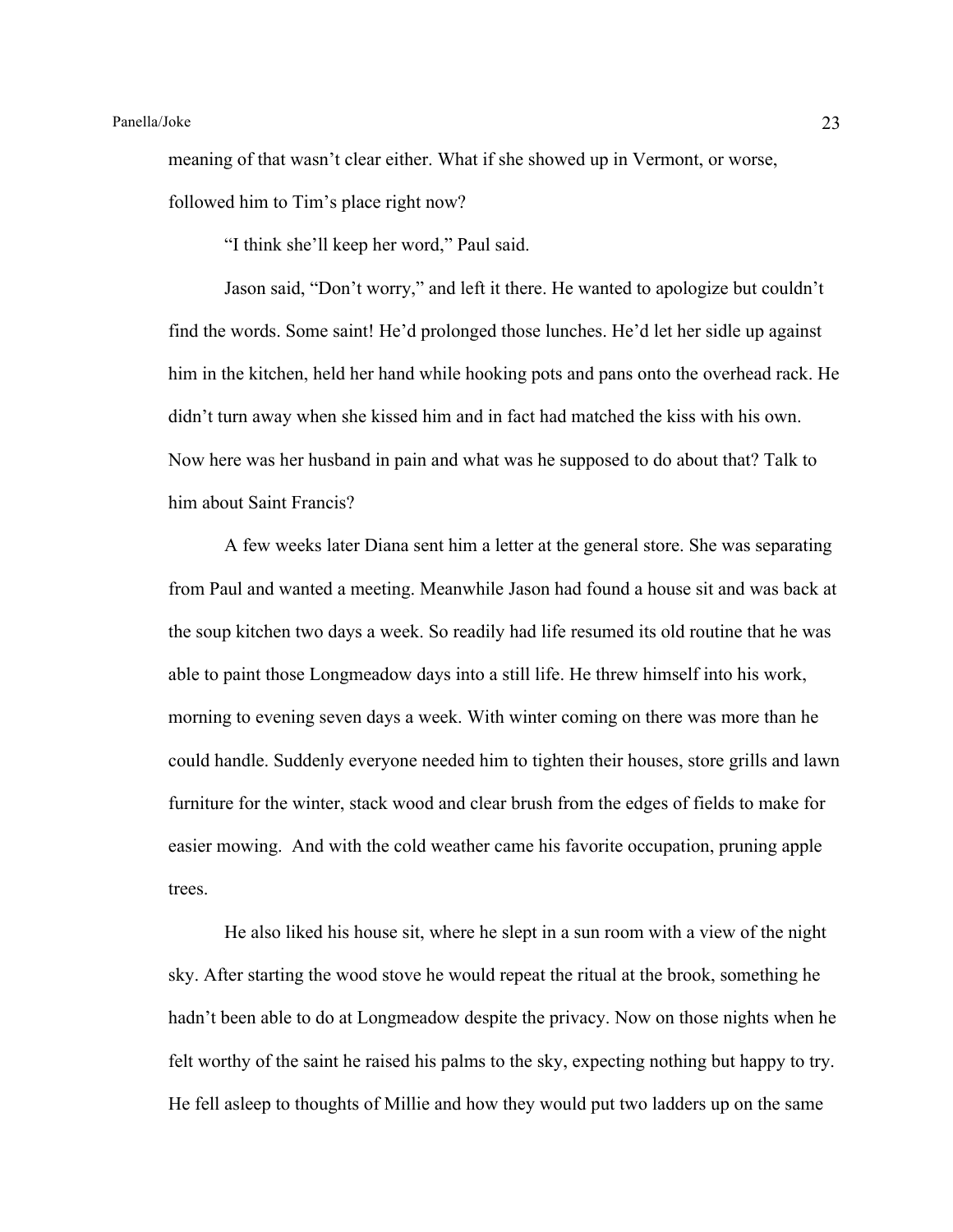apple tree to saw a limb – he was strong enough to climb with a chain saw then. After he made the undercut Millie would pull on the limb just hard enough so the saw wouldn't bind, then release it gently so it fell to the ground with minimum damage to the other branches. At the end of each day they gathered the cuttings into a burn pile, and every other year they lit the pile with a hay bale soaked in fuel oil. They burned in the dead of winter, always with snow on the ground, tending the fire through the night, drinking beer and throwing back the half burned cuttings as flames shot into the black, starry sky and gusts of skin-hurting wind fanned the fire to an angry blaze with a steamy smoke smelling of apples.

At the appointed hour, late morning, he waited in McDonald's. Diana was on her way, and it was no coincidence that Abby occupied a nearby booth with her shopping bags on the table. Jason stared until she looked up, then he turned away. He saw that she was talking to a Teddy Bear nestled inside one of the bags. This evidence discouraged him. How skillfully she'd carved that chicken bone with a butter knife, a sign of upbringing and probably education. She also cared for her appearance, displayed by those pink barrettes and a white down jacket that looked expensive even though soiled the color of dirty snow. She might be one of those with money somewhere, but seeing her speak to the Teddy, the notion that he could rescue her was more unrealistic than ever.

A scraping noise from outside alerted him to Diana's Lexus turning in so fast that its front end bottomed out. She parked next to his truck, pushed through the door, and limped toward his booth. Jason felt himself weaken, at the limp, yes, but also at her ability to move as if the limp only made her stronger. She slid into the booth and put both hands on the table. Her keys on a silver chain were wrapped around a wallet and cell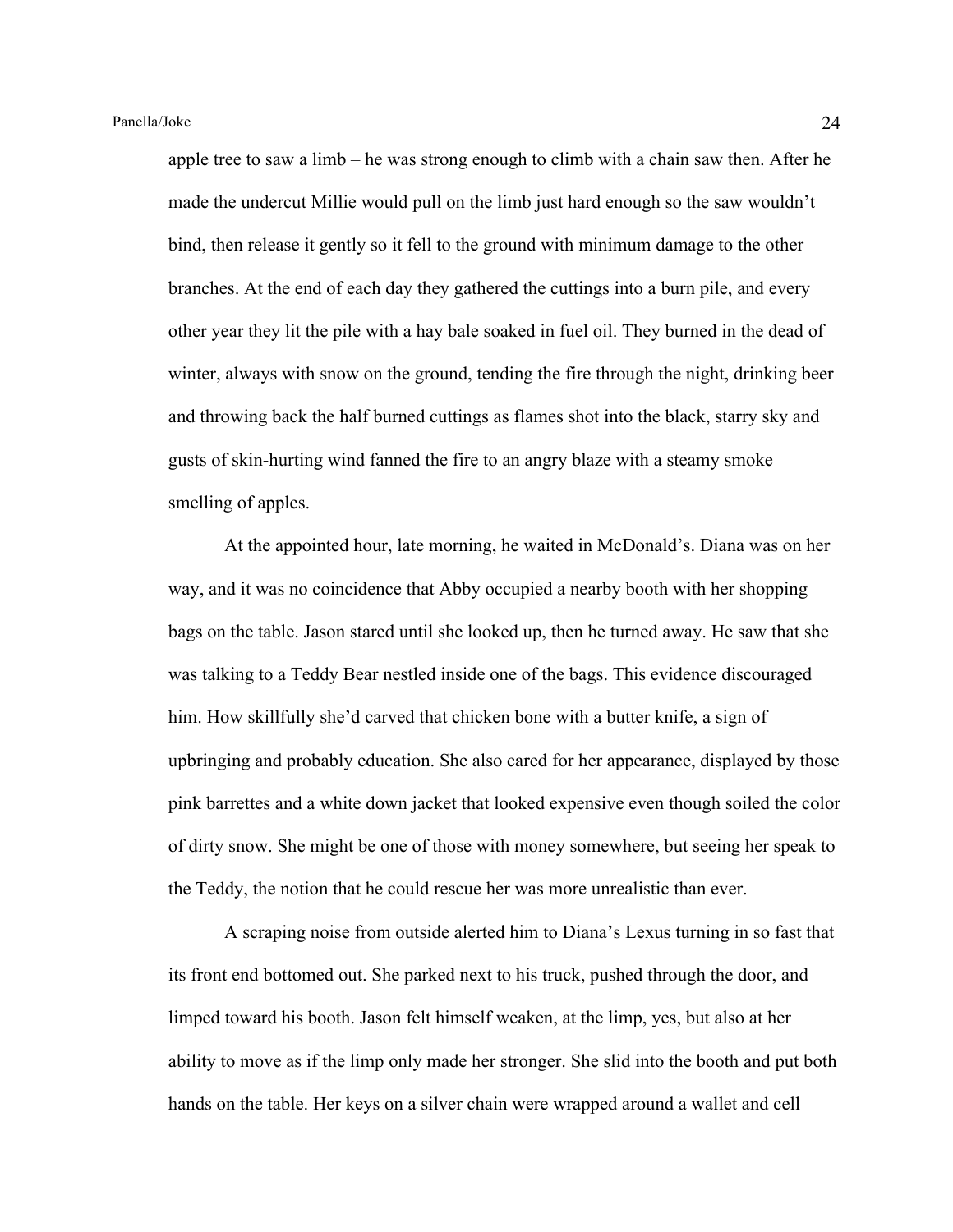phone. She sat forward, lean and tan, her pony tail tightened with a rubber band. Jason worried that he might give in.

"I'm all packed."

Jason said nothing even as she opened the wallet and thumbed through a wad of hundred dollar bills. "There's more here," she said, patting her vest. "Even more in my savings account." She leaned forward. "Can't you see that I want *you* and not just a change?"

He didn't know whether that was true, but to challenge her would worsen the situation. "It won't work" he said.

"It *can* work! We can rent a place. You can still have your life, but we can have a place of our own."

"I don't want a place of my own."

"Why? Is it because of Paul? We talked it out. He's sure I'll come back, but he's wrong."

"Maybe he's not wrong."

She toyed with the keys, wrapping the chain around the phone and wallet one way and then the other. "You're not even tempted?"

"I am tempted."

She took a breath, looked around, and moved up in her seat. "You think you're

some Jesus out in the desert, don't you, some saint who needs to punish himself."

"Maybe I do."

"You're so full of maybes. You're really saying that you're afraid to change your life."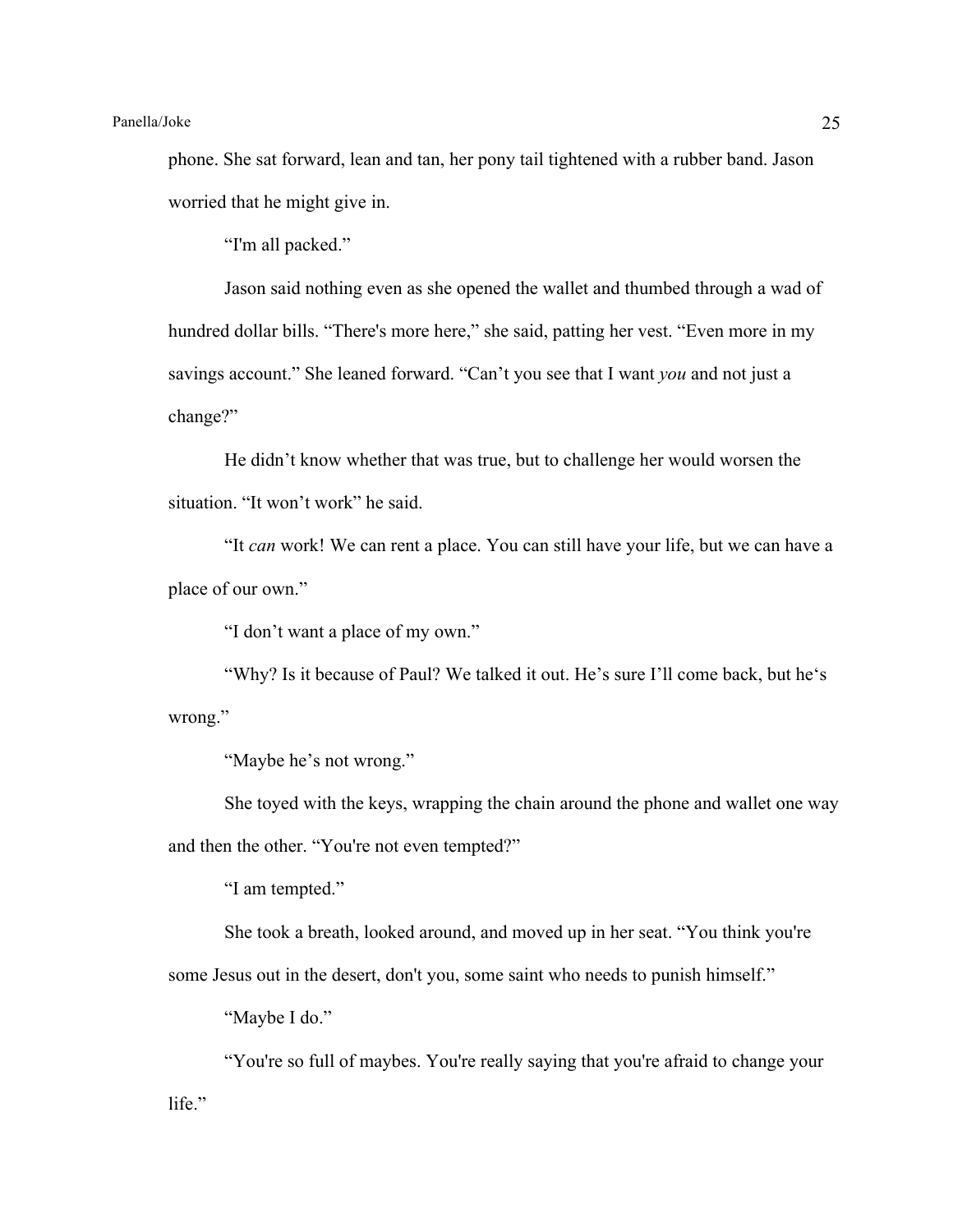"I'm choosing this life," Jason said.

"You don't deserve a better one, is that it?"

"Is that what you want, to give me a better life?"

"To give *us* a better life. What's wrong with that"

"I don't deserve any more than I have."

"And how about me, what do I deserve?"

"More than I can give you." Thinking that he'd won the argument, he looked over to Abby, who was now sleeping. Abby in her soiled jacket, Abby with her Teddy Bear, Abby so handsome yet doomed by some genetic flaw. He had no hope for Abby, but here was Diana with her fleece vest and a ton of money and yes he was tempted in the way any holy figure was tempted. And if he gave in? Slept with her – and he could visualize that - ate with her, paid his taxes? Collected what meager social security the government owed him? Yoghurt and fresh fruit for breakfast with granola on top, a mountain of nutrition. No more anchorite with someone else's house for his cave, no more mendicant with his begging bowl.

"Think about time," Diana said. "Think about how much we have left and how best to use it. Wouldn't you like to spend it with someone who cares about you?"

"Yes, but it can't work."

"Don't say that again!"

Diana raised her voice and Jason looked to see if anyone had heard her. Abby had closed her eyes. A fat man across the aisle chewed a mouthful of food and stared into nowhere. Jason turned to the parking lot where Diana's Lexus sat next to his pickup. He was happy to drive that old Toyota held together with flashing and pop rivets, an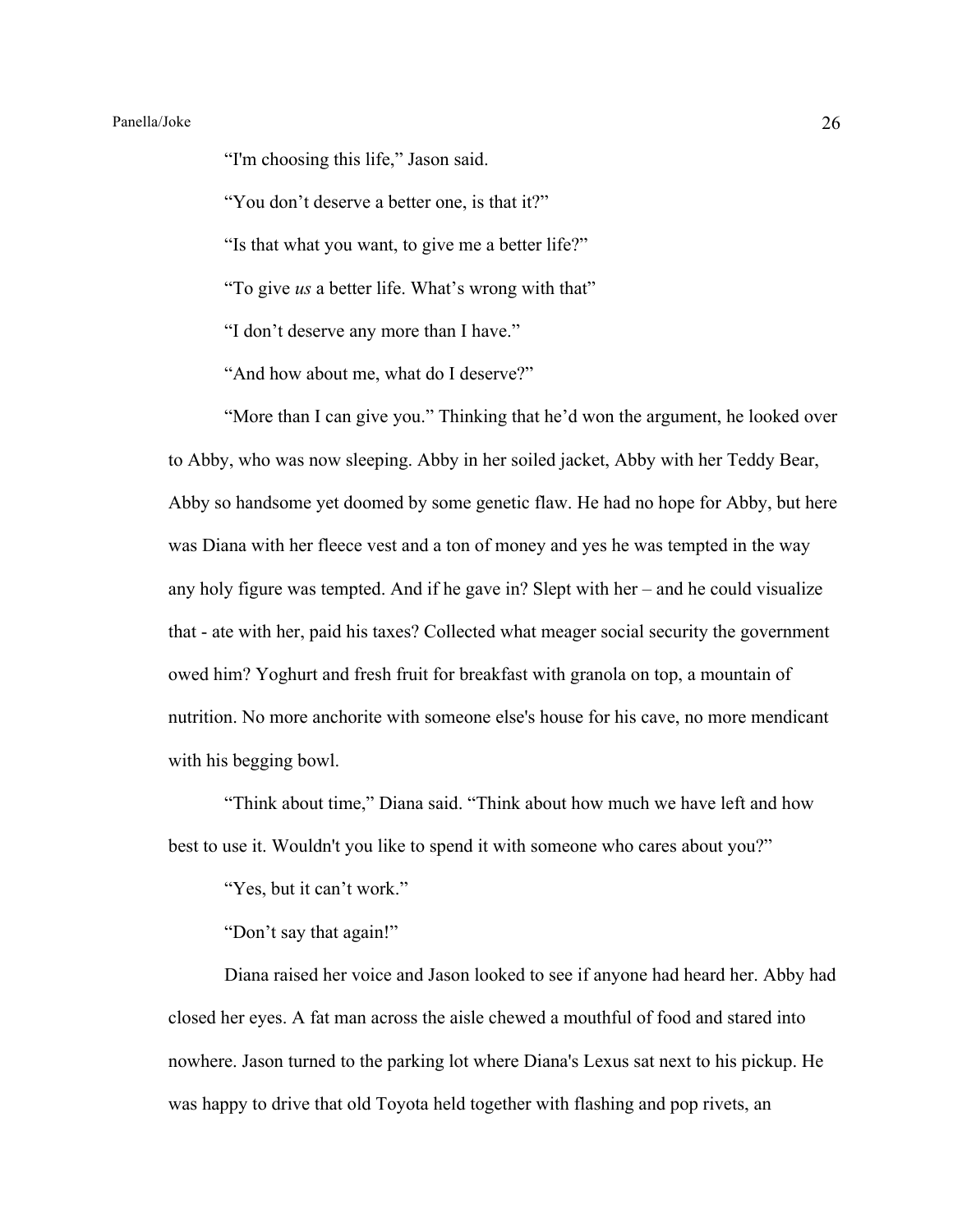inspection sticker scraped from a junkyard wreck, his radio antenna a wire clothes hanger. Diana's Lexus was a steel gray monster with some crazy voice response system and a TV screen on the dashboard with a GPS feature Jason had never mastered.

"You should never have hired me," Jason said.

"You were cheap and had good recommendations." She reached for his hand. He let her take it. "Don't be a pessimist. You need to see me as I am, not some dysfunctional accident victim from a rich town, not some ex-lawyer. I can work alongside you and make your life better."

Jason pulled his hand away. How could he explain that *better* to her meant *worse* to him. Get into the system? Wasn't it better to live on leftovers, better to sleep in a place where he could hold his hands up to the sky even if it was unrealistic, better to preserve what he had with Millie?

"I can work with my hands," she went on. "I can garden and paint and plaster too. My leg won't hold me back. If you make a life that way, we can do it together. We can have our own place. You won't have to house sit anymore."

"And Paul?"

She pushed some buttons on her cell phone. Jason heard Paul say, "Where are you?"

"Talk to Jason."

He took the phone but didn't know what to say.

"She wants to do it," Paul said.

"I told her it wouldn't work," Jason said, tired of saying the words that Diana now waved away as if clearing smoke from the air.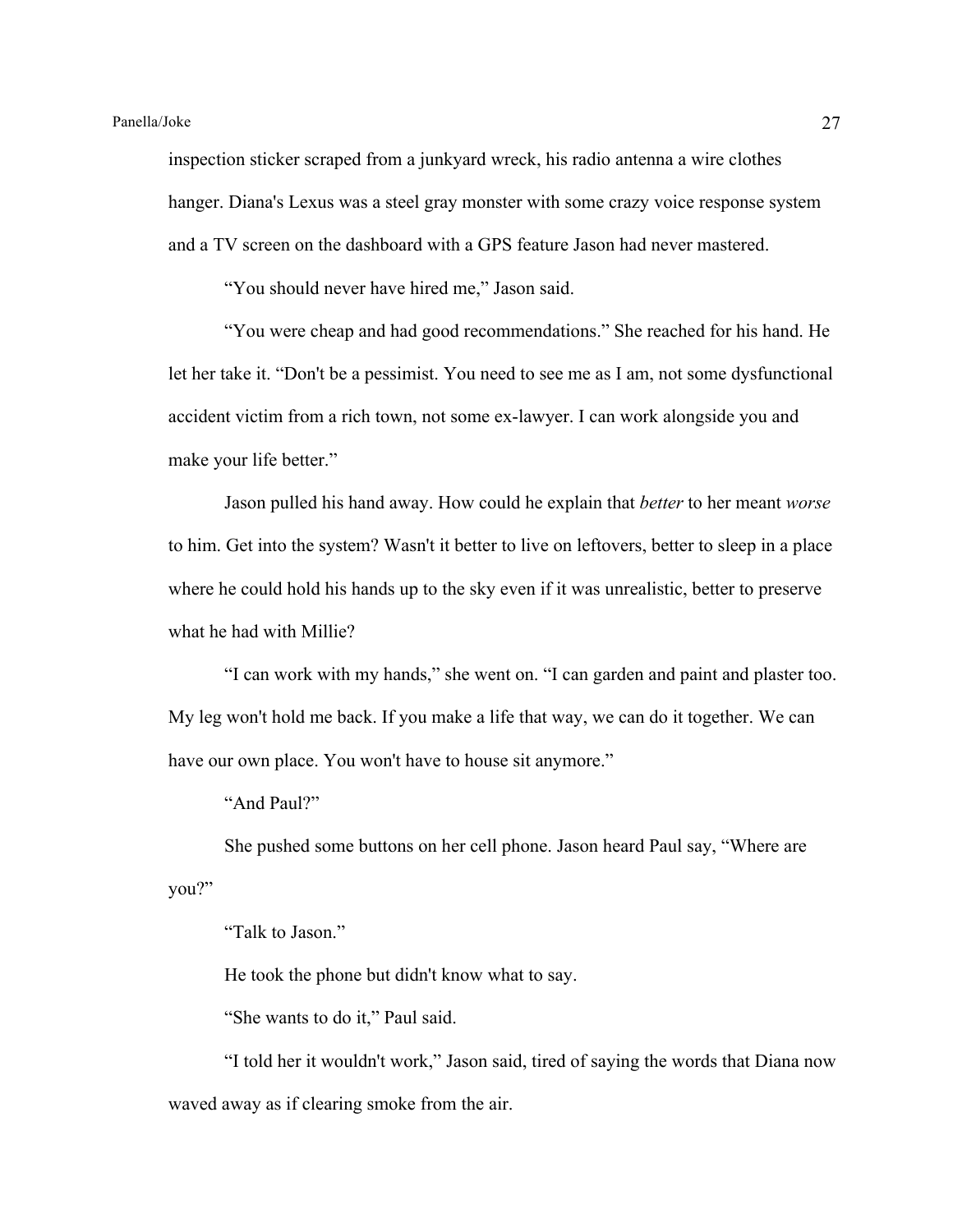# Panella/Joke 28

Paul said, "I can't tell you what to do. She's a free agent."

"That's no help."

"You're a free agent too. We both want what's best for her."

"Living with me? Living the way I live?"

"It's more like she'll make you live the way she lives. Maybe you can do that, and maybe you can't."

"What do *you* want?" Jason asked. He couldn't believe he was asking this question to a family court judge.

"I want her to come back. But I think she has to do this first. It won't work out, but she needs to have her chance."

He gave the phone back to Diana. She turned it off and said, "Well?"

"Your husband's the saint."

Diana said, "I need a coffee," and went to the counter. Jason studied a pair of crows in the parking lot hopping toward a trash bin and pecking at morsels on the way. They symbolized something but he didn't know what. Abby was asleep, and some wisps of hair having escaped the barrettes now floated free. He compared her to Diana, in her well fitting jeans, her hair pulled into that girlish pony tail with every strand in place. Paul was right. She would change his life. She would keep records of his work hours and increase his rate. They would eat greens and beans, chicken and fish, super grains and delicious pastas, lie under a duvet instead of on top, burn plenty of wood. Couldn't he just give in and forget the Saint Francis that everyone joked about, including himself? Couldn't he set Millie aside and forget his dubious vow of poverty?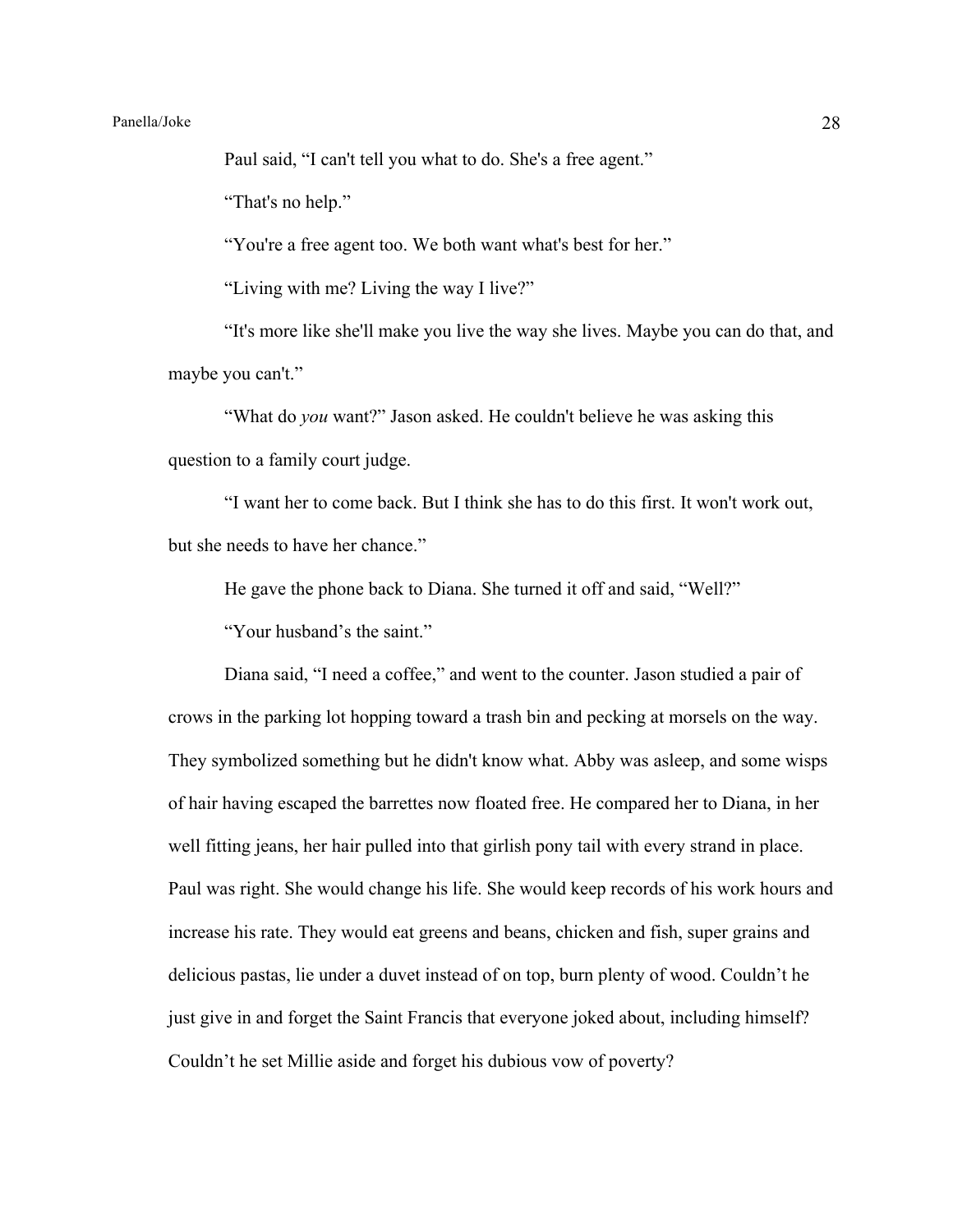Diana returned with her coffee, lifted the lid, and blew across the top as if to make a path for her next words. "That day in the kitchen," she said.

Jason knew what she wanted him to say, that the rebirth of desire was the ultimate proof, but of what? He looked past Diana to Abby, awake now and waving a finger at the Teddy as if he'd been naughty. He turned back to Diana, who now ripped him with a searching gaze, and he thought of Millie's eyes when their color dimmed in those last moments. Diana's eyes were the opposite, dark and probing, intense and quick. They tried to strip him down to his bare motives as if she knew them but he didn't.

"So, will you live in other people's houses until you're too old to work? And when you can't barter your labor for shelter any more, what then?"

"What does anybody do? Just keep going somehow."

"And that's your answer?" She replaced the lid on her coffee container, running a thumb all the way around for a seal. She couldn't have done that when they first met, but Jason didn't think it wise to point that out. He slid toward the aisle as a signal to get up, but she reached across and held him back.

"You think I'm irrational don't you, both you and Paul, as if I haven't recovered from the accident."

"That's not it."

"What is it then?" she whispered. "You kissed me, held me, wanted me. I felt it from you to me. You opened your mouth and let me inside, do you remember that? I felt your response from head to toe. Doesn't that mean something?"

Jason wanted to flee from her words, and Diana paused as if searching for the answer to her own question. "Oh, I forgot, Saint Francis."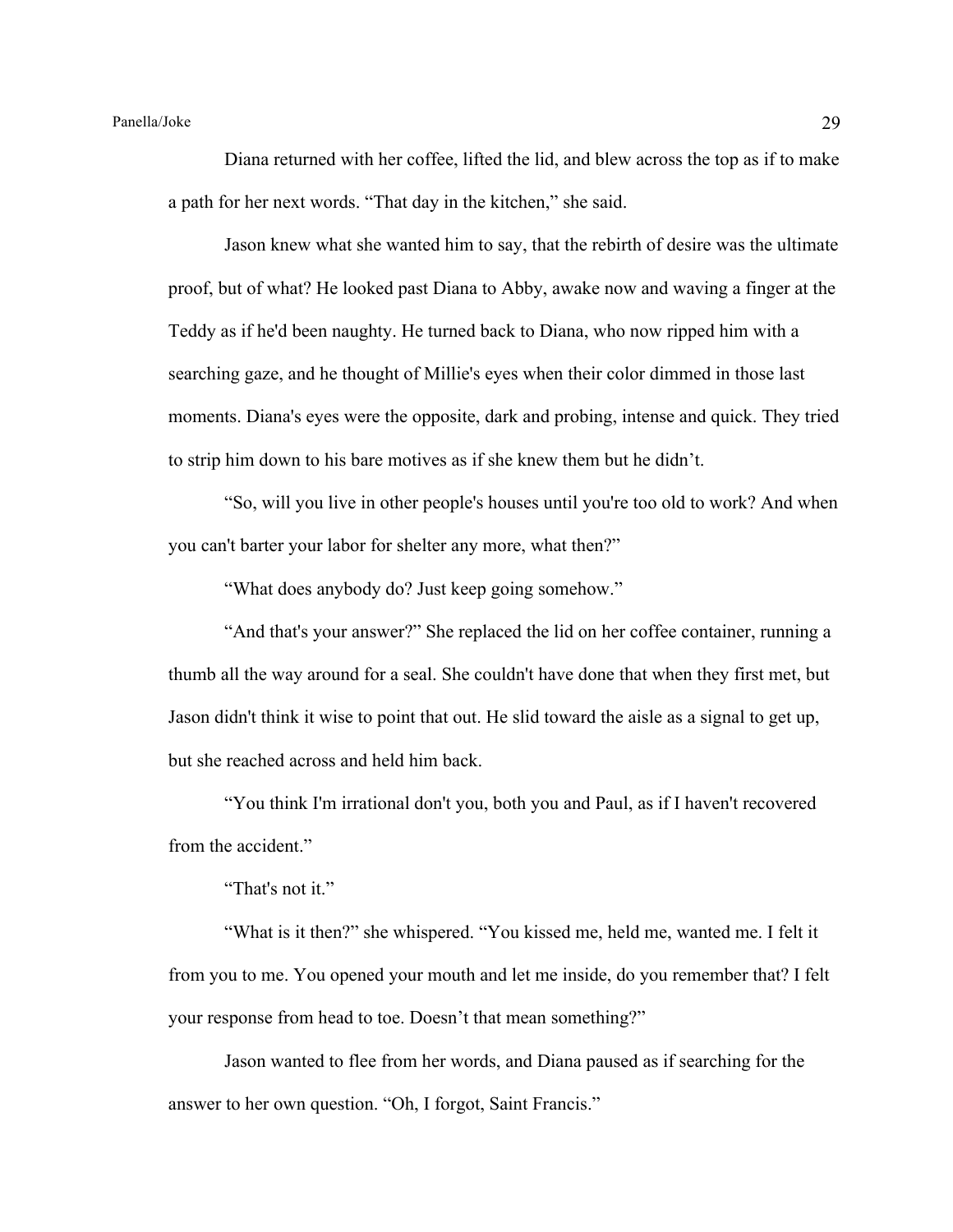"I took care of you," Jason said. "That's what you and Paul hired me for. What happened that day in the kitchen shouldn't have happened."

He slid out of the booth and they went outside. A bright green duffel bag occupied the rear seat of the Lexus. Abby was crossing the parking lot and heading for Taco Bell next door. She was wearing new sneakers with pressure lights in the heels that blinked when she put her foot down.

"Look at that," Diana said. She was holding the coffee container and the key chain in one hand. The other was thrust into her vest pocket and moving around as if clenching and unclenching a fist. "Do you know her?"

"She's one of the homeless around town."

"You kept looking at her back there."

"She comes to the soup kitchen."

"But do you know her?"

"Not really."

"Why did you keep looking at her?"

Jason didn't know what kind of a response Diana wanted so he said, "I wasn't sure whether she recognized me."

Diana lifted her coffee container in Abby's direction almost as if toasting her. "It's obvious that you're more attracted to her than you are to me."

Jason considered this remark as Abby made her way over the uneven ground to Taco Bell. He willed her not to fall as Diana lifted the coffee container to her lips and stared at him over the lid. She was waiting for his reaction, and when it didn't come she went on.